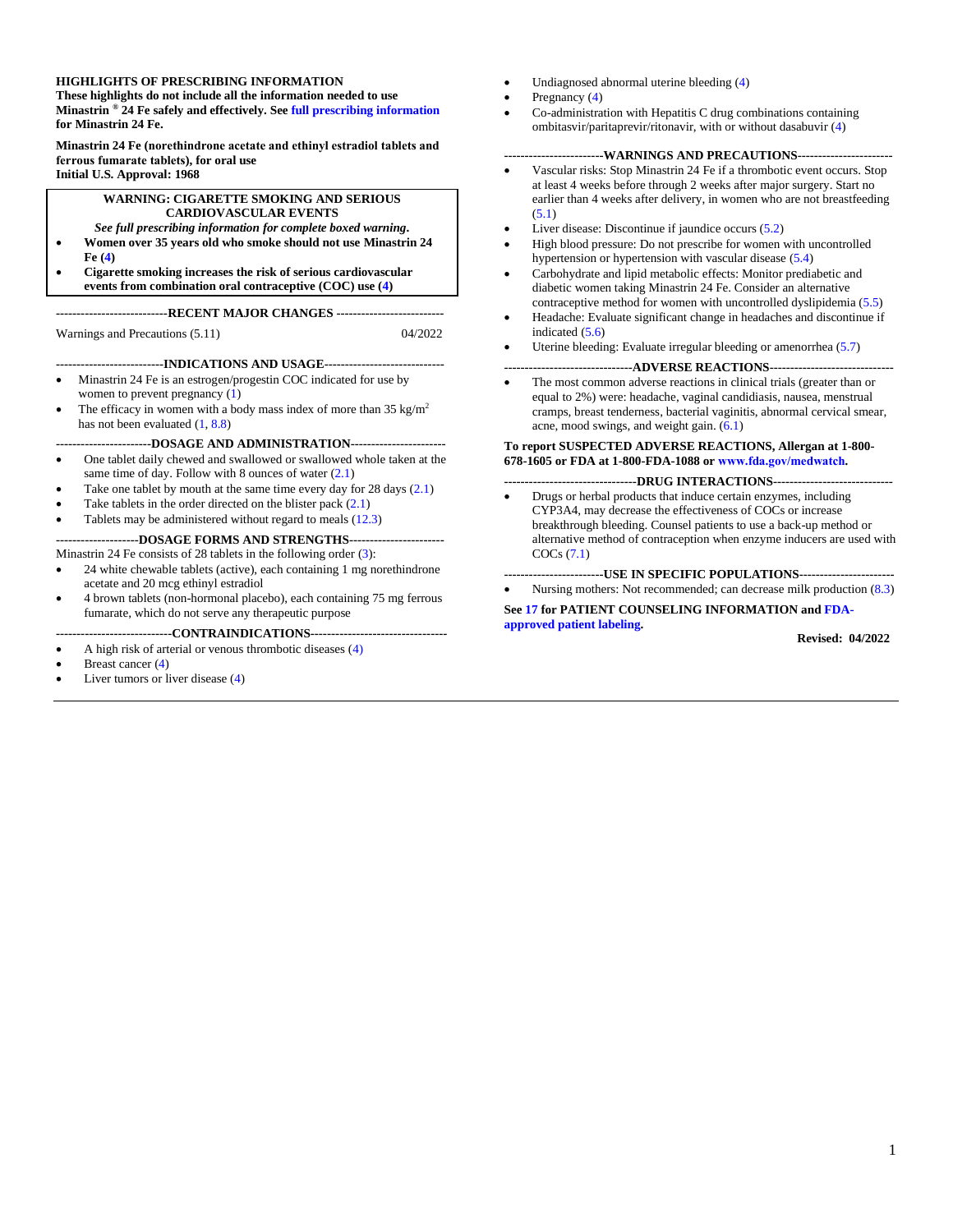#### **FULL PRESCRIBING INFORMATION: CONTENTS\***

#### **WARNING: CIGARETTE SMOKING AND SERIOUS CARDIOVASCULAR EVENTS**

- **1 INDICATIONS AND USAGE**
- **2 DOSAGE AND ADMINISTRATION**
- 2.1 How to Take Minastrin 24 Fe
- 2.2 How to Start Minastrin 24 Fe
- 2.3 Switching from another Hormonal Method of Contraception
- 2.4 Advice in Case of Gastrointestinal Disturbances
- **3 DOSAGE FORMS AND STRENGTHS**

#### **4 CONTRAINDICATIONS**

- **5 WARNINGS AND PRECAUTIONS**
	- 5.1 Thromboembolic Disorders and Other Vascular Problems
	- 5.2 Liver Disease<br>5.3 Risk of Liver
	- 5.3 Risk of Liver Enzyme Elevations with Concomitant Hepatitis C Treatment
	- 5.4 High Blood Pressure
	-
	- 5.5 Gallbladder Disease<br>5.6 Carbohydrate and Li 5.6 Carbohydrate and Lipid Metabolic Effects
	- 5.7 Headache
	- 5.8 Bleeding Irregularities and Amenorrhea
	- 5.9 COC Use before or during Early Pregnancy
	- 5.10 Depression
	- 5.11 Malignant Neoplasms
	- 5.12 Effect on Binding Globulins
	- 5.13 Monitoring
	- 5.14 Hereditary Angioedema
	- 5.15 Chloasma
- **6 6 ADVERSE REACTIONS** 
	- 6.1 Clinical Trial Experience
- 6.2 Postmarketing Experience
- **7 DRUG INTERACTIONS**
	- 7.1 Effects of Other Drugs on Combined Oral Contraceptives
	- 7.2 Effects of Combined Oral Contraceptives on Other Drugs<br>7.3 Concomitant Use with HCV Combination Therapy Live
	- Concomitant Use with HCV Combination Therapy Liver Enzyme Elevation
- 7.4 Interference with Laboratory Tests
- **8 USE IN SPECIFIC POPULATIONS**
	- 8.1 Pregnancy
	- 8.3 Nursing Mothers
	- 8.4 Pediatric Use<br>8.5 Geriatric Use
	- Geriatric Use
	- 8.6 Renal Impairment
	- 8.7 Hepatic Impairment
	- 8.8 Body Mass Index
- **10 OVERDOSAGE 11 DESCRIPTION**
- 
- **12 CLINICAL PHARMACOLOGY**
- 12.1 Mechanism of Action<br>12.2 Pharmacodynamics
- Pharmacodynamics
- 12.3 Pharmacokinetics
- **13 NONCLINICAL TOXICOLOGY**
- 13.1 Carcinogenesis, Mutagenesis, Impairment of Fertility
- **14 CLINICAL STUDIES**
- **16 HOW SUPPLIED/STORAGE AND HANDLING**
- 16.1 How Supplied
- 16.2 Storage Conditions
- **17 PATIENT COUNSELING INFORMATION**

\*Sections or subsections omitted from the full prescribing information are not listed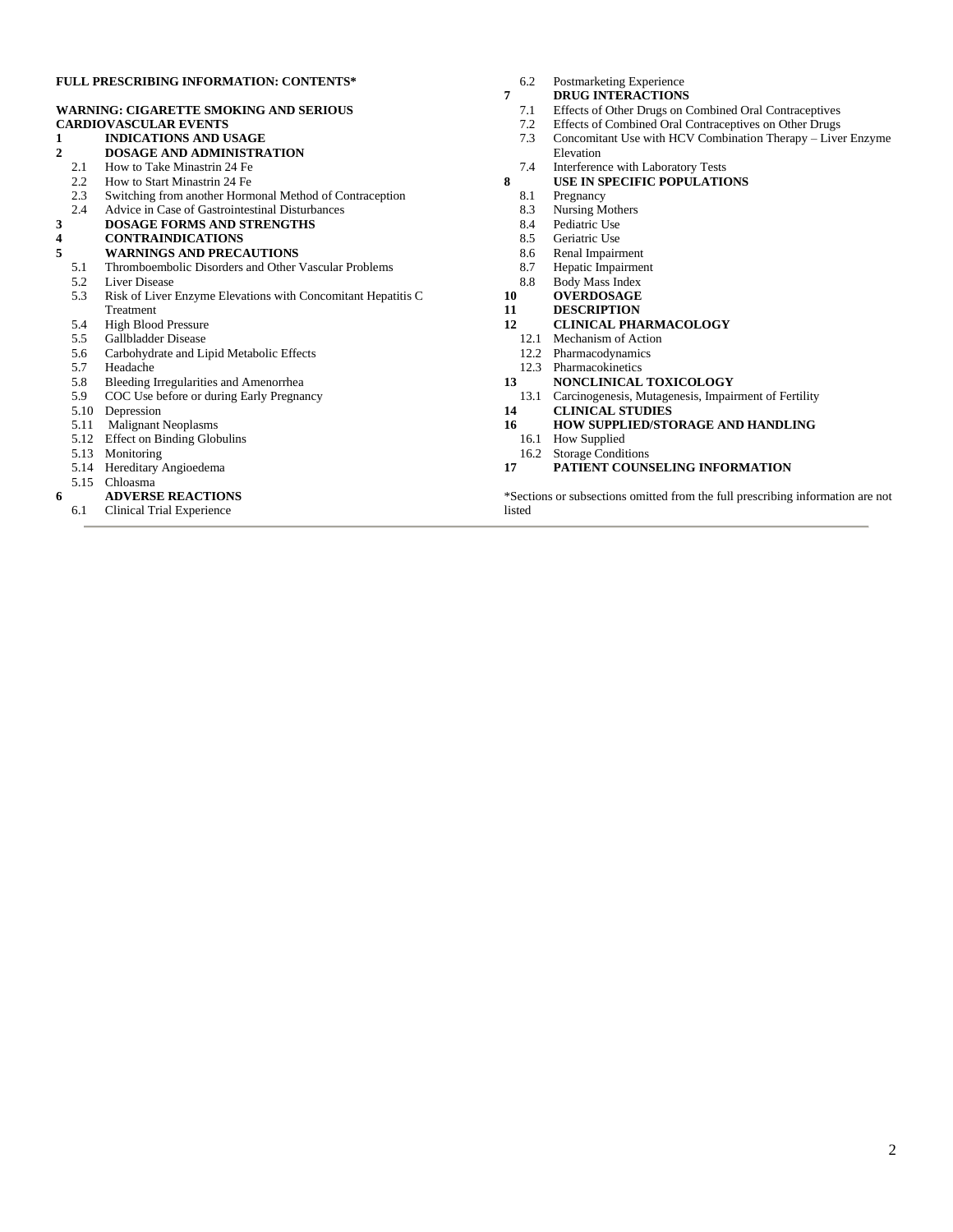#### <span id="page-2-0"></span>**FULL PRESCRIBING INFORMATION**

#### **WARNING: CIGARETTE SMOKING AND SERIOUS CARDIOVASCULAR EVENTS**

**Cigarette smoking increases the risk of serious cardiovascular events from combination oral contraceptive (COC) use. This risk increases with age, particularly in women over 35 years of age, and with the number of cigarettes smoked. For this reason, COCs should not be used by women who are over 35 years of age and smoke** *[see [Contraindications \(4\)\]](#page-4-0).*

#### <span id="page-2-1"></span>**1 INDICATIONS AND USAGE**

Minastrin 24 Fe is indicated for use by females of reproductive age to prevent pregnancy *[see [Clinical](#page-19-0)  [Studies \(14\)\]](#page-19-0)*.

The efficacy of Minastrin 24 Fe in women with a body mass index (BMI) of more than 35 kg/m<sup>2</sup> has not been evaluated.

#### **2 DOSAGE AND ADMINISTRATION**

#### <span id="page-2-2"></span>**2.1 How to Take Minastrin 24 Fe**

To achieve maximum contraceptive effectiveness, Minastrin 24 Fe must be taken exactly as directed. Instruct patients to take one tablet by mouth at the same time every day. The tablet may be chewed and swallowed or swallowed whole. The patient should drink a full glass (8 ounces) of water immediately after the white tablets are chewed or swallowed whole. Tablets must be taken in the order directed on the blister pack. Tablets should not be skipped or taken at intervals exceeding 24 hours. For patient instructions for missed tablets, *[see [FDA-approved patient labeling\]](#page-21-0)*. Minastrin 24 Fe may be administered without regard to meals *[see [Clinical Pharmacology \(12.3\)\]](#page-14-0)*.

#### **2.2 How to Start Minastrin 24 Fe**

Instruct the patient to begin taking Minastrin 24 Fe either on the first day of her menstrual period (Day 1 Start) or on the first Sunday after the onset of her menstrual period (Sunday Start).

#### *Day 1 Start*

During the first cycle of Minastrin 24 Fe use, instruct the patient to take one white Minastrin 24 Fe tablet daily, beginning on Day one (1) of her menstrual cycle (the first day of menstruation is Day one). She should take one white Minastrin 24 Fe tablet daily for 24 consecutive days, followed by one brown tablet daily on days 25 through 28. Minastrin 24 Fe should be taken in the order directed on the package at the same time each day. Instruct the patient to use a non-hormonal contraceptive as back-up during the first 7 days if she starts taking Minastrin 24 Fe on a day other than the first day of her menstrual cycle. The possibility of ovulation and conception prior to initiation of medication should be considered.

#### *Sunday Start*

During the first cycle of Minastrin 24 Fe use, instruct the patient to take one white Minastrin 24 Fe tablet daily, beginning on the first Sunday after the onset of her menstrual period. She should take one white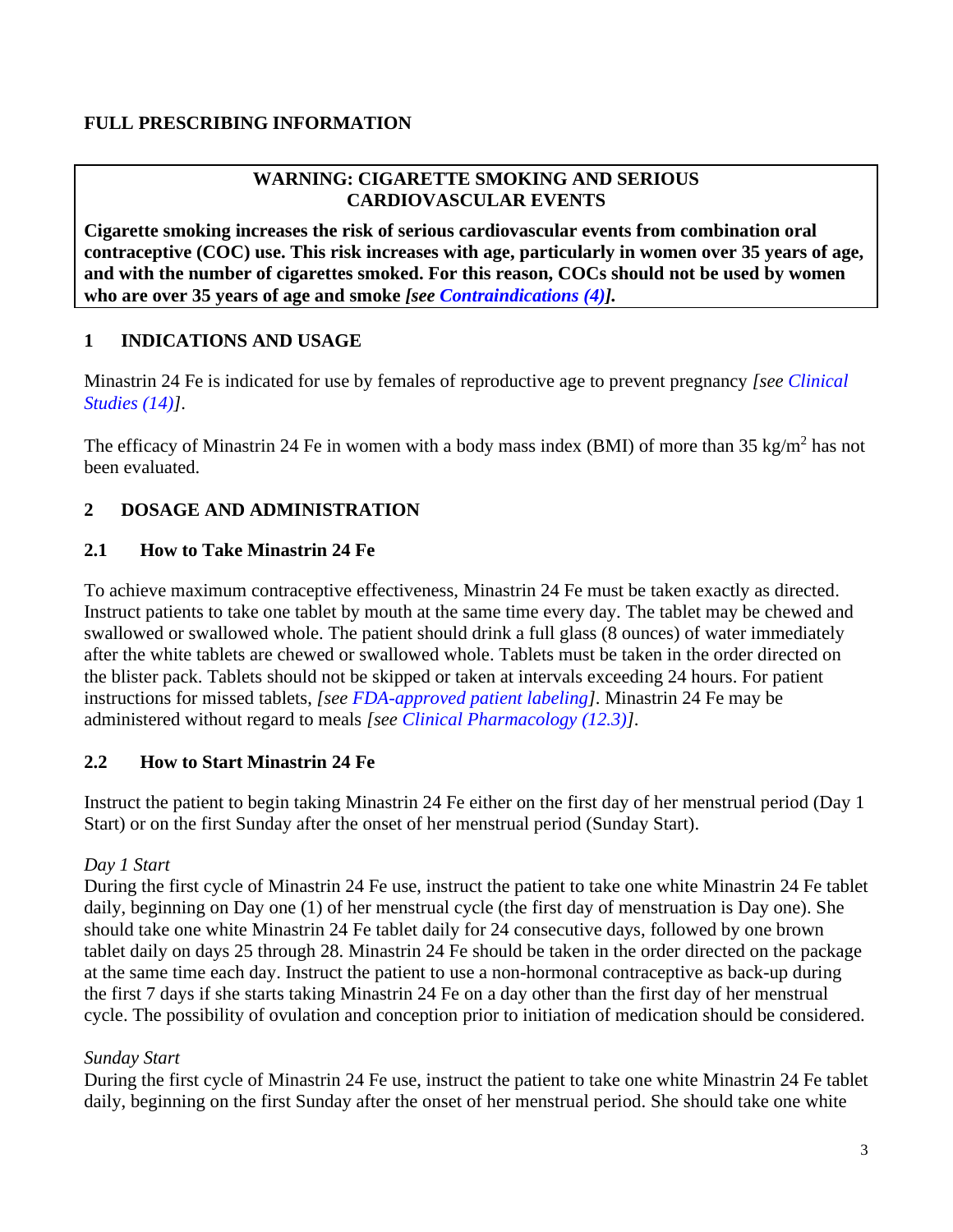Minastrin 24 Fe tablet daily for 24 consecutive days, followed by one brown tablet daily on days 25 through 28. Minastrin 24 Fe should be taken in the order directed on the package at the same time each day. Minastrin 24 Fe should not be considered effective as a contraceptive until after the first 7 consecutive days of product administration. Instruct the patient to use a non-hormonal contraceptive as back-up during the first 7 days. The possibility of ovulation and conception prior to initiation of medication should be considered.

The patient should begin her next and all subsequent 28-day regimens of Minastrin 24 Fe on the same day of the week that she began her first regimen, following the same schedule. She should begin taking her white Minastrin 24 Fe tablets on the next day after ingestion of the last brown tablet, regardless of whether or not a menstrual period has occurred or is still in progress. Anytime a subsequent cycle of Minastrin 24 Fe is started later than the day following administration of the last brown tablet, the patient should use another method of contraception until she has taken a white Minastrin 24 Fe tablet daily for 7 consecutive days.

For postpartum women who do not breastfeed or after a second trimester abortion, start Minastrin 24 Fe no earlier than 4 weeks postpartum due to the increased risk of thromboembolism. If the patient starts on Minastrin 24 Fe postpartum and has not yet had a period, evaluate for possible pregnancy, and instruct her to use an additional method of contraception until she has taken Minastrin 24 Fe for 7 consecutive days.

Minastrin 24 Fe may be initiated immediately after a first-trimester abortion or miscarriage; if the patient starts Minastrin 24 Fe immediately, additional contraceptive measures are not needed.

## **2.3 Switching from another Hormonal Method of Contraception**

If the patient is switching from a combination hormonal method such as:

- <sup>o</sup> Another pill
- <sup>o</sup> Vaginal ring
- <sup>o</sup> Patch
- Instruct her to take the first white Minastrin 24 Fe tablet on the day she would have taken her next COC pill. She should not continue taking the tablets from her previous birth control pack, and should not skip any days between packs. If she does not have a withdrawal bleed, rule out pregnancy before starting Minastrin 24 Fe.
- If she previously used a vaginal ring or transdermal patch, she should start using Minastrin 24 Fe on the day she would have resumed the previous product.

If the patient is switching from a progestin-only method such as a:

- <sup>o</sup> Progestin-only pill
- <sup>o</sup> Implant
- <sup>o</sup> Intrauterine system
- <sup>o</sup> Injection
- She may switch any day from a progestin-only pill; instruct her to take the first white Minastrin 24 Fe tablet on the day she would have taken her next progestin-only pill. She should use a nonhormonal method of contraception for 7 consecutive days.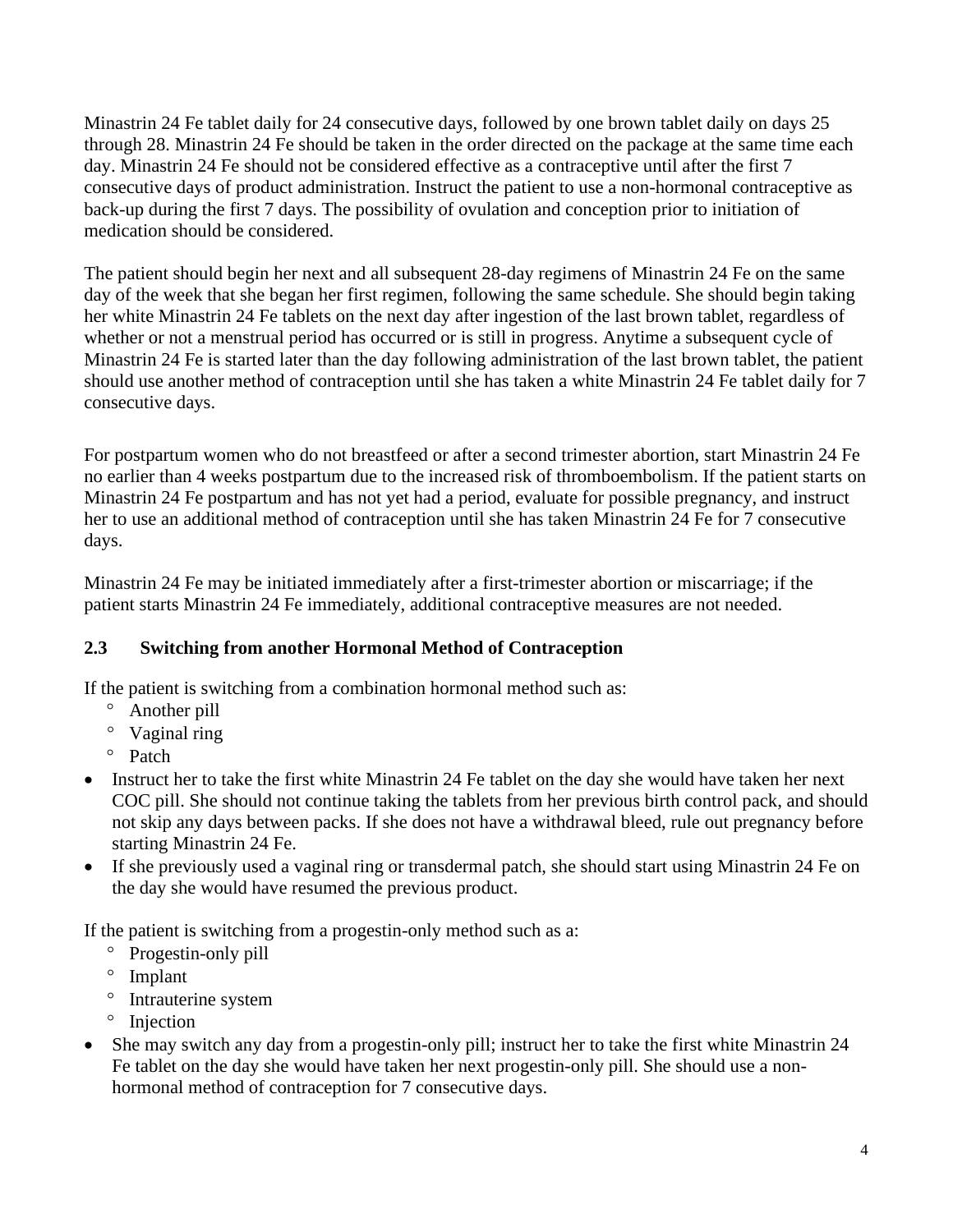- If switching from an implant or injection, start the first white Minastrin 24 Fe tablet on the day her next injection would have been due or on the day of removal of her implant.
- If switching from an IUD, depending on the timing of removal, back-up contraception may be needed.

#### **2.4 Advice in Case of Gastrointestinal Disturbances**

If the patient vomits or has diarrhea (within 3 to 4 hours after she takes a white Minastrin 24 Fe tablet), she should follow the instructions in the "What to Do if You Miss Tablets" section *[see [FDA-approved](#page-21-0)  [patient labeling\]](#page-21-0)*.

### <span id="page-4-1"></span>**3 DOSAGE FORMS AND STRENGTHS**

Minastrin 24 Fe is available in blister packs.

Each blister pack contains 28 tablets in the following order:

- 24 white, round, (active) chewable tablets imprinted with "WC" on one side and "535" on the other side, and each containing 1 mg norethindrone acetate and 20 mcg ethinyl estradiol.
- 4 brown, round (non-hormonal placebo) tablets imprinted with "WC" on one side and "624" on the other side, and each containing 75 mg ferrous fumarate. The ferrous fumarate tablets do not serve any therapeutic purpose.

## <span id="page-4-0"></span>**4 CONTRAINDICATIONS**

Minastrin 24 Fe is contraindicated in females who are known to have or develop the following conditions:

- A high risk of arterial or venous thrombotic diseases. Examples include women who are known to:
	- Smoke, if over age 35 *[see [Boxed Warning](#page-2-0) and [Warnings and Precautions \(5.1\)\]](#page-5-0)*
	- Have deep vein thrombosis or pulmonary embolism, now or in the past *[see [Warnings and](#page-5-0)  [Precautions \(5.1\)\]](#page-5-0)*
	- Have cerebrovascular disease *[see [Warnings and Precautions \(5.1\)\]](#page-5-0)*
	- Have coronary artery disease *[see [Warnings and Precautions \(5.1\)\]](#page-5-0)*
	- Have thrombogenic valvular or thrombogenic rhythm diseases of the heart (for example, subacute bacterial endocarditis with valvular disease, or atrial fibrillation) *[see [Warnings and](#page-5-0)  [Precautions \(5.1\)\]](#page-5-0)*
	- Have inherited or acquired hypercoagulopathies *[see [Warnings and Precautions \(5.1\)\]](#page-5-0)*
	- Have uncontrolled hypertension *[see [Warnings and Precautions \(5.4\)\]](#page-6-2)*
	- Have diabetes mellitus with vascular disease *[see [Warnings and Precautions \(5.5\)\]](#page-6-1)*
	- Have headaches with focal neurological symptoms or have migraine headaches with aura o All women over age 35 with migraine headache *[see [Warnings and Precautions \(5.6\)\]](#page-7-0)*
- Liver tumors, benign or malignant, or liver disease *[see [Warnings and Precautions \(5.2\)\]](#page-5-1)*
- Undiagnosed abnormal uterine bleeding *[see [Warnings and Precautions \(5.7\)\]](#page-7-1)*
- Pregnancy, because there is no reason to use COCs during pregnancy *[see* [Warnings and Precautions](#page-7-1)  [\(5.8\)](#page-7-1) *and Use [in Specific Populations \(8.1\)\]](#page-12-1)*
- Current diagnosis of, or history of, breast cancer, which may be hormone-sensitive *[see [Warnings](#page-8-0)  [and Precautions \(5.10\)\]](#page-8-0)*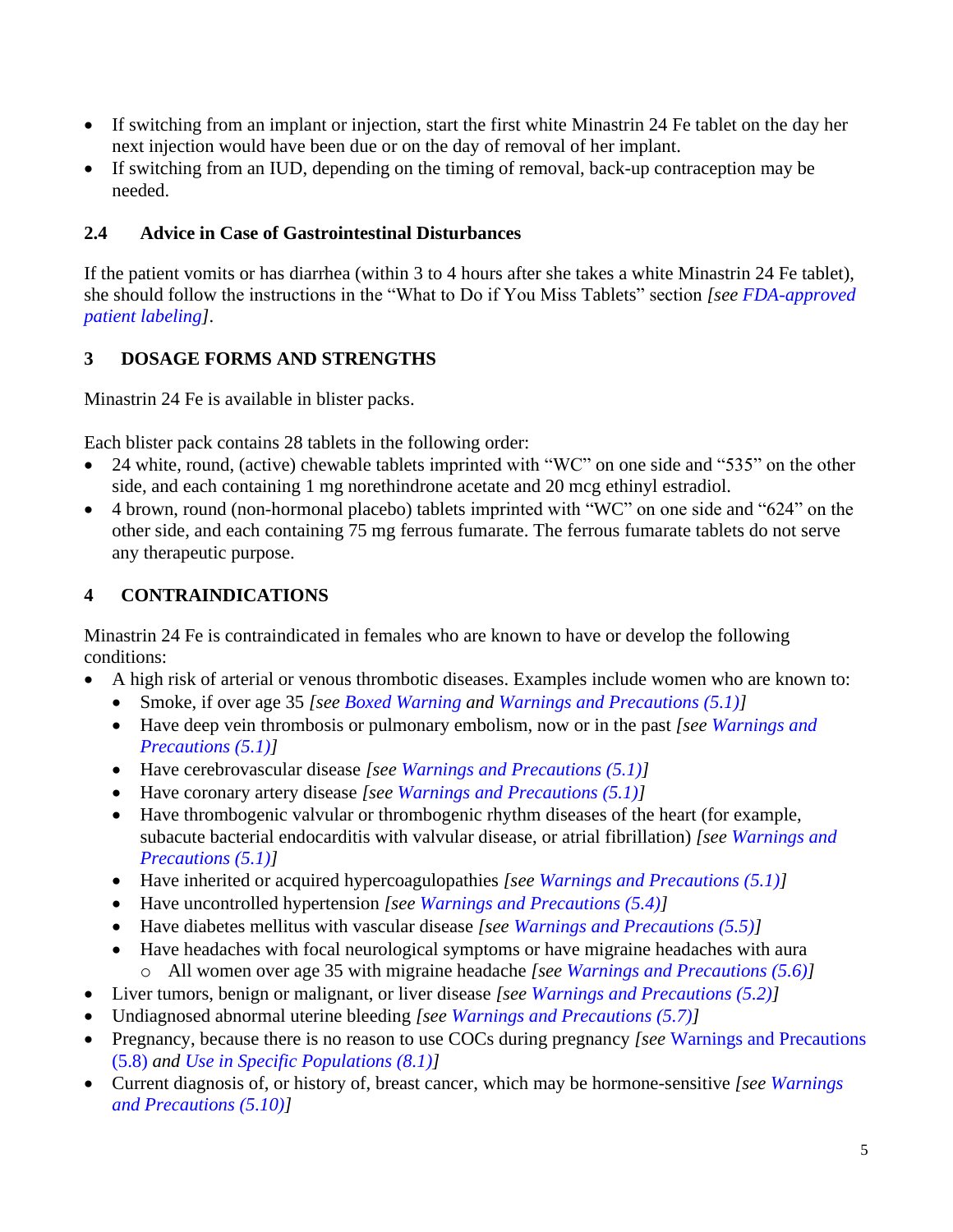• Use of Hepatitis C drug combinations containing ombitasvir/paritaprevir/ritonavir, with or without dasabuvir, due to the potential for ALT elevations [*see [Warnings and Precautions \(5.3\)](#page-6-3)*]

#### **5 WARNINGS AND PRECAUTIONS**

#### <span id="page-5-0"></span>**5.1 Thromboembolic Disorders and Other Vascular Problems**

Stop Minastrin 24 Fe if an arterial or deep venous thrombotic event (VTE) occurs. Stop Minastrin 24 Fe if there is unexplained loss of vision, proptosis, diplopia, papilledema, or retinal vascular lesions. Evaluate for retinal vein thrombosis immediately.

If feasible, stop Minastrin 24 Fe at least 4 weeks before and through 2 weeks after major surgery or other surgeries known to have an elevated risk of VTE.

Start Minastrin 24 Fe no earlier than 4 weeks after delivery, in women who are not breastfeeding. The risk of postpartum VTE decreases after the third postpartum week, whereas the risk of ovulation increases after the third postpartum week.

The use of COCs increases the risk of VTE. However, pregnancy increases the risk of VTE as much or more than the use of COCs. The risk of VTE in women using COCs is 3 to 9 per 10,000 woman-years. The risk of VTE is highest during the first year of use of a COC. The risk of thromboembolic disease due to oral contraceptives gradually disappears after COC use is discontinued.

Use of COCs also increases the risk of arterial thromboses such as strokes and myocardial infarctions, especially in women with other risk factors for these events. COCs have been shown to increase both the relative and attributable risks of cerebrovascular events (thrombotic and hemorrhagic strokes), although, in general, the risk is greatest in older (greater than 35 years of age), hypertensive women who also smoke. COCs also increase the risk for stroke in women with underlying risk factors.

Use COCs with caution in women with cardiovascular disease risk factors.

#### <span id="page-5-1"></span>**5.2 Liver Disease**

#### *Impaired Liver Function*

Do not use Minastrin 24 Fe in women with acute viral hepatitis or severe (decompensated) cirrhosis of the liver *[see [Contraindications \(4\)\]](#page-4-0)*. Acute or chronic disturbances of liver function may necessitate the discontinuation of COC use until markers of liver function return to normal and COC causation has been excluded. Discontinue Minastrin 24 Fe if jaundice develops.

#### *Liver Tumors*

Minastrin 24 Fe is contraindicated in women with benign and malignant liver tumors *[see [Contraindications \(4\)\]](#page-4-0)*. Hepatic adenomas are associated with COC use. An estimate of the attributable risk is 3.3 cases per 100,000 COC users. Rupture of hepatic adenomas may cause death through intraabdominal hemorrhage.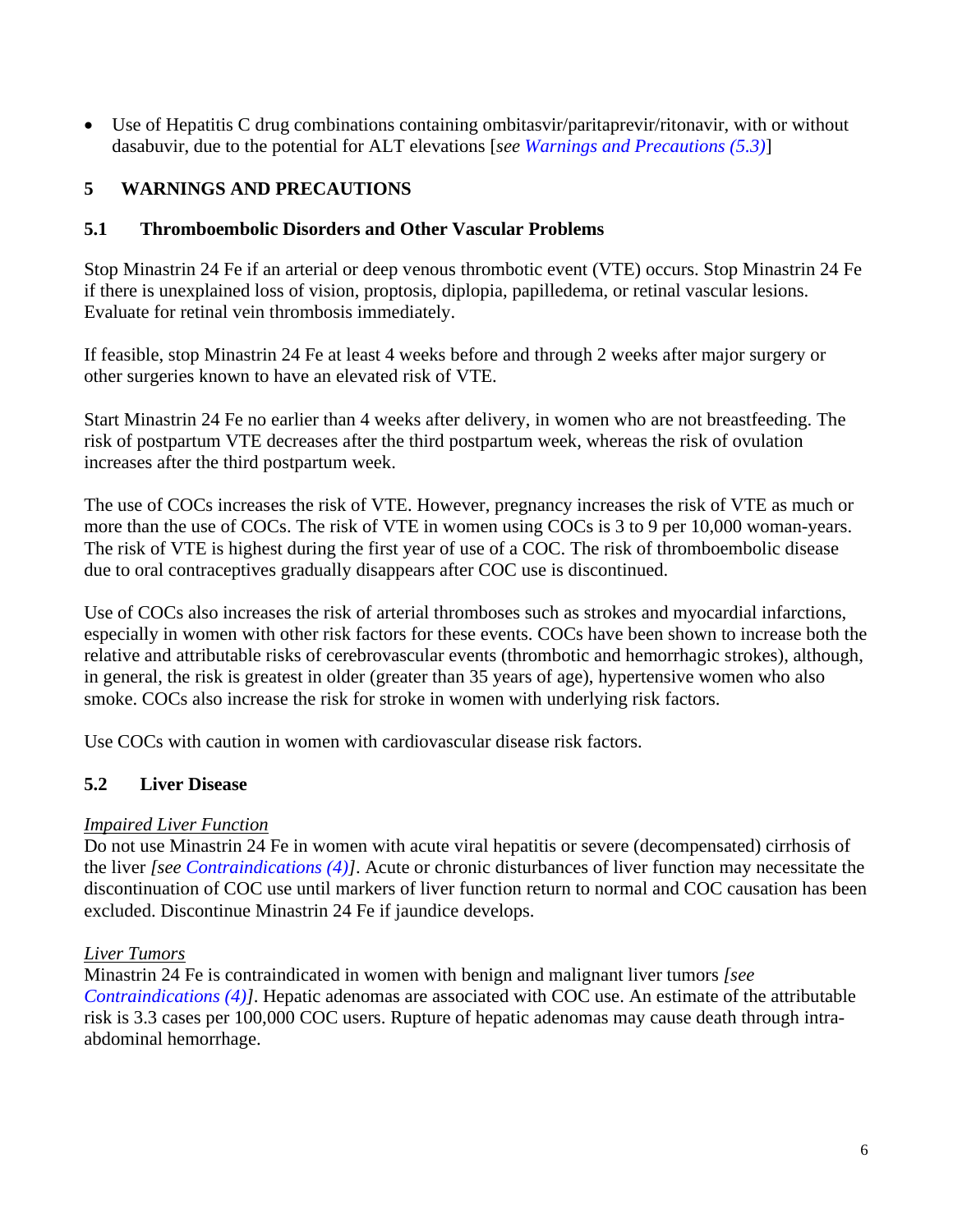Studies have shown an increased risk of developing hepatocellular carcinoma in long-term (greater than 8 years) COC users. However, the attributable risk of liver cancers in COC users is less than one case per million users.

#### <span id="page-6-3"></span>**5.3 Risk of Liver Enzyme Elevations with Concomitant Hepatitis C Treatment**

During clinical trials with the Hepatitis C combination drug regimen that contains ombitasvir/paritaprevir/ritonavir, with or without dasabuvir, ALT elevations greater than 5 times the upper limit of normal (ULN), including some cases greater than 20 times the ULN, were significantly more frequent in women using ethinyl estradiol-containing medications, such as COCs. Discontinue Minastrin 24 Fe prior to starting therapy with the combination drug regimen ombitasvir/paritaprevir/ritonavir, with or without dasabuvir [*see [Contraindications \(4\)](#page-4-0)*]. Minastrin 24 Fe can be restarted approximately 2 weeks following completion of treatment with the Hepatitis C combination drug regimen.

### <span id="page-6-2"></span><span id="page-6-0"></span>**5.4 High Blood Pressure**

Minastrin 24 Fe is contraindicated in women with uncontrolled hypertension or hypertension with vascular disease *[see [Contraindications](#page-4-0) (4)]*. For women with well-controlled hypertension, monitor blood pressure and stop Minastrin 24 Fe if blood pressure rises significantly.

An increase in blood pressure has been reported in women taking COCs, and this increase is more likely in older women with extended duration of use. The incidence of hypertension increases with increasing concentrations of progestin.

## <span id="page-6-1"></span>**5.5 Gallbladder Disease**

Studies suggest a small increased relative risk of developing gallbladder disease among COC users. Use of COCs may also worsen existing gallbladder disease.

A past history of COC-related cholestasis predicts an increased risk with subsequent COC use. Women with a history of pregnancy-related cholestasis may be at an increased risk for COC-related cholestasis.

#### **5.6 Carbohydrate and Lipid Metabolic Effects**

Carefully monitor prediabetic and diabetic women who are taking Minastrin 24 Fe. COCs may decrease glucose tolerance in a dose-related fashion.

Consider alternative contraception for women with uncontrolled dyslipidemias. A small proportion of women will have adverse lipid changes while on COCs.

Women with hypertriglyceridemia, or a family history thereof, may be at an increased risk of pancreatitis when using COCs.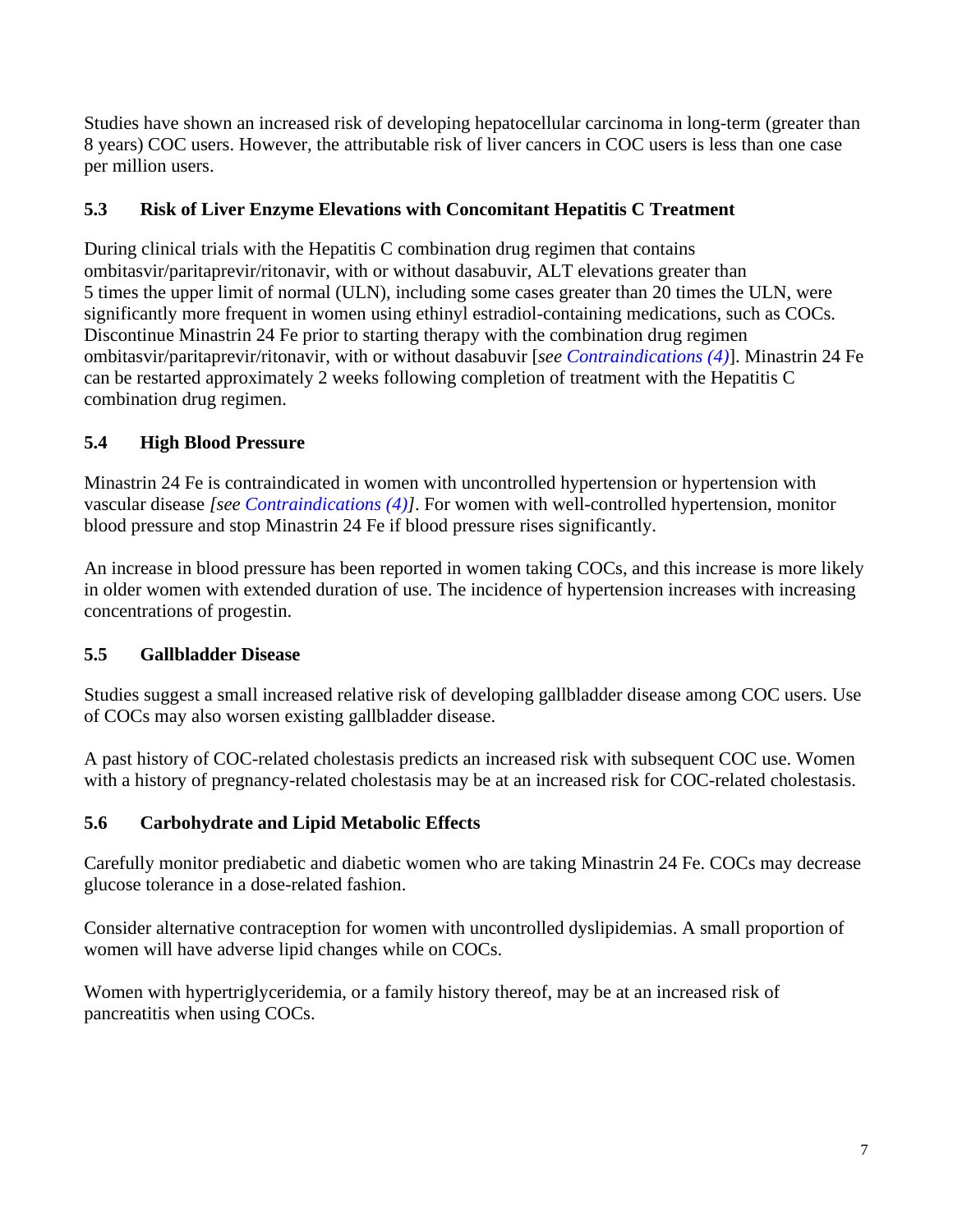#### <span id="page-7-0"></span>**5.7 Headache**

If a woman taking Minastrin 24 Fe develops new headaches that are recurrent, persistent, or severe, evaluate the cause and discontinue Minastrin 24 Fe if indicated.

Consider discontinuation of Minastrin 24 Fe in the case of increased frequency or severity of migraine during COC use (which may be prodromal of a cerebrovascular event) *[see [Contraindications \(4\)\]](#page-4-0)*.

#### <span id="page-7-1"></span>**5.8 Bleeding Irregularities and Amenorrhea**

#### *Unscheduled Bleeding and Spotting*

Unscheduled (breakthrough or intracyclic) bleeding and spotting sometimes occur in patients on COCs, especially during the first three months of use. If bleeding persists or occurs after previously regular cycles, check for causes such as pregnancy or malignancy. If pathology and pregnancy are excluded, bleeding irregularities may resolve over time or with a change to a different COC.

Based on patient diaries from a clinical trial evaluating the safety and efficacy of a 24-day regimen of norethindrone acetate 1 mg/ethinyl estradiol 0.020 mg tablets, 24-35% of women experienced unscheduled bleeding per cycle. A total of 10 subjects out of 743 (1.3%) discontinued due to bleeding or spotting.

#### *Amenorrhea and Oligomenorrhea*

Women who are not pregnant and use norethindrone acetate and ethinyl estradiol tablets and ferrous fumarate tablets may experience amenorrhea. In the clinical trial with a 24-day regimen of norethindrone acetate 1 mg/ethinyl estradiol 0.020 mg tablets and ferrous fumarate tablets, 22 to 36% of the women using norethindrone acetate 1 mg/ethinyl estradiol 0.020 mg tablets and ferrous fumarate tablets experienced amenorrhea in at least one of 6 cycles of use. Some women may experience post-pill amenorrhea or oligomenorrhea, especially when such a condition was preexistent.

If scheduled (withdrawal) bleeding does not occur, consider the possibility of pregnancy. If the patient has not adhered to the prescribed dosing schedule (missed one or more active tablets or started taking them on a day later than she should have), consider the possibility of pregnancy at the time of the first missed period and take appropriate diagnostic measures. If the patient has adhered to the prescribed regimen and misses two consecutive periods, rule out pregnancy.

#### **5.9 COC Use before or during Early Pregnancy**

Extensive epidemiologic studies have revealed no increased risk of birth defects in women who have used oral contraceptives prior to pregnancy. Studies also do not suggest a teratogenic effect, particularly in so far as cardiac anomalies and limb reduction defects are concerned, when oral contraceptives are taken inadvertently during early pregnancy. Discontinue Minastrin 24 Fe if pregnancy is confirmed.

Administration of oral contraceptives to induce withdrawal bleeding should not be used as a test for pregnancy *[see [Use in Specific Populations \(8.1\)\]](#page-12-1).*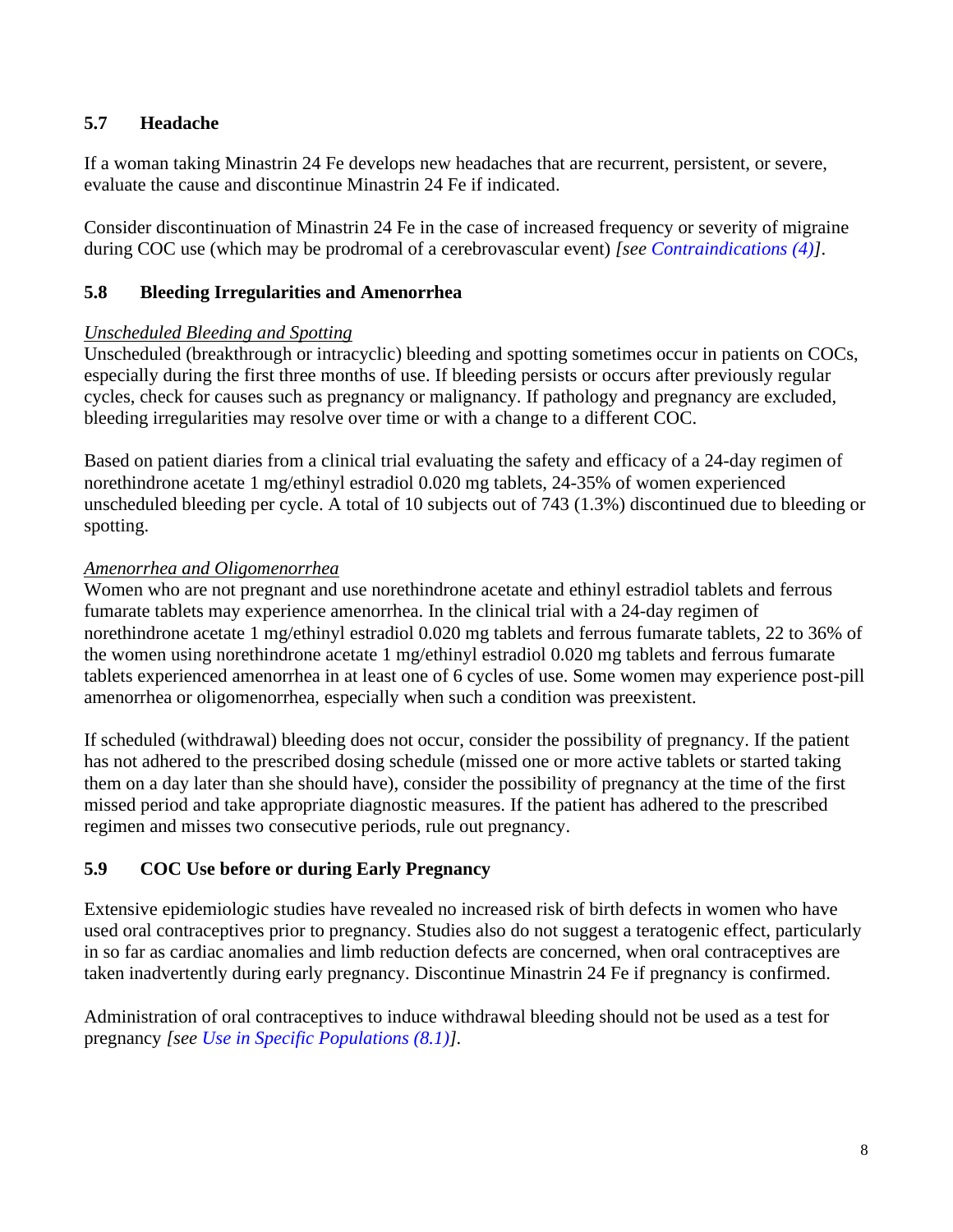#### <span id="page-8-0"></span>**5.10 Depression**

Carefully observe women with a history of depression and discontinue Minastrin 24 Fe if depression recurs to a serious degree.

#### **5.11 Malignant Neoplasms**

#### *Breast Cancer*

Minastrin 24 Fe is contraindicated in females who currently have or have had breast cancer because breast cancer may be hormonally sensitive [*[see Contraindications \(4\)](#page-4-0)*].

Epidemiology studies have not found a consistent association between use of combined oral contraceptives (COCs) and breast cancer risk. Studies do not show an association between ever (current or past) use of COCs and risk of breast cancer. However, some studies report a small increase in the risk of breast cancer among current or recent users (<6 months since last use) and current users with longer duration of COC use[*[see Adverse](#page-9-1) Reactions (6.2)*].

#### *Cervical Cancer*

Some studies suggest that COCs are associated with an increase in the risk of cervical cancer or intraepithelial neoplasia. However, there is controversy about the extent to which these findings may be due to differences in sexual behavior and other factors.

#### **5.12 Effect on Binding Globulins**

The estrogen component of COCs may raise the serum concentrations of thyroxine-binding globulin, sex hormone-binding globulin, and cortisol-binding globulin. The dose of replacement thyroid hormones or cortisol therapy may need to be increased.

#### **5.13 Monitoring**

A woman who is taking COCs should have a yearly visit with her healthcare provider for a blood pressure check and for other indicated healthcare.

#### **5.14 Hereditary Angioedema**

In women with hereditary angioedema, exogenous estrogens may induce or exacerbate symptoms of angioedema.

#### **5.15 Chloasma**

Chloasma may occasionally occur, especially in women with a history of chloasma gravidarum. Women with a tendency to chloasma should avoid exposure to the sun or ultraviolet radiation while taking Minastrin 24 Fe.

#### **6 ADVERSE REACTIONS**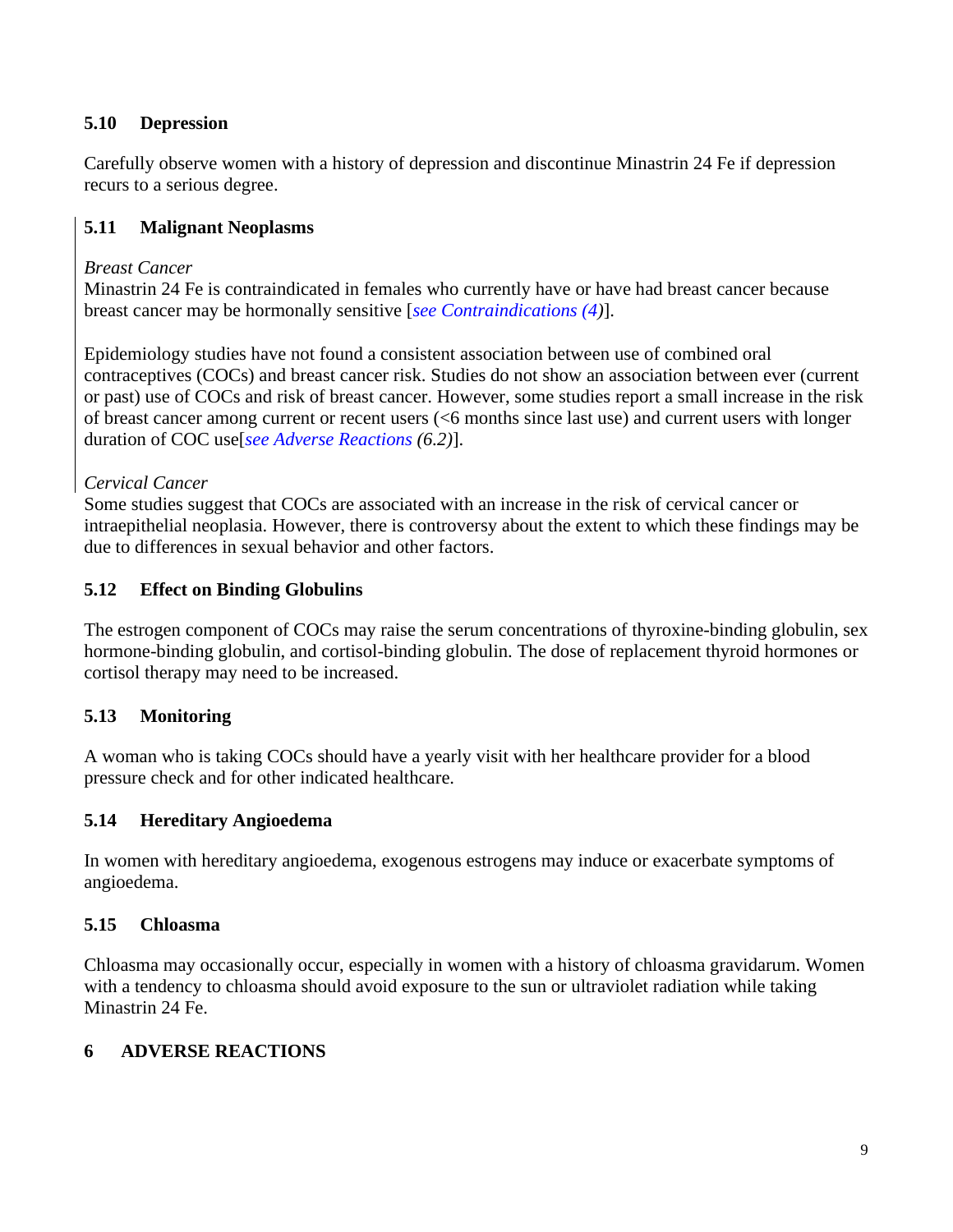The following serious adverse reactions with the use of COCs are discussed elsewhere in the labeling:

- Serious cardiovascular events and stroke *[see [Boxed Warning](#page-2-0) and [Warnings and Precautions](#page-5-0)  [\(5.1\)\]](#page-5-0)*
- Vascular events *[see [Warnings and Precautions \(5.1\)\]](#page-5-0)*
- Liver disease *[see Warnings and [Precautions \(5.2\)\]](#page-5-1)*

Adverse reactions commonly reported by COC users are:

- Irregular uterine bleeding
- Nausea
- Breast tenderness
- Headache

## <span id="page-9-0"></span>**6.1 Clinical Trial Experience**

Because clinical trials are conducted under widely varying conditions, adverse reaction rates observed in the clinical trials of a drug cannot be directly compared to the rates in the clinical trials of another drug and may not reflect the rates observed in practice.

The data presented in Section 6.1 are from a clinical trial conducted with a 24-day regimen of norethindrone acetate 1 mg/ethinyl estradiol 0.020 mg tablets. Minastrin 24 Fe is bioequivalent to these norethindrone acetate/ethinyl estradiol tablets.

Common Adverse Reactions (Greater Than or Equal to 2% of all Treated Subjects): The most common adverse reactions reported by at least 2% of the 743 women using norethindrone acetate/ethinyl estradiol tablets were the following, in order of decreasing incidence: headache (6.3%), vaginal candidiasis (6.1%), nausea (4.6%), menstrual cramps (4.4%), breast tenderness (3.4%), bacterial vaginitis (3.1%), abnormal cervical smear (3.1%), acne (2.7%), mood swings (2.2%), and weight gain (2.0%).

Adverse Reactions Leading to Study Discontinuation: Among the 743 women using norethindrone acetate/ethinyl estradiol tablets, 46 women (6.2%) withdrew because of an adverse event. Adverse events occurring in 3 or more subjects leading to discontinuation of treatment were, in decreasing order: abnormal or irregular bleeding (1.3%), nausea (0.8%), menstrual cramps (0.5%), and increased blood pressure (0.4%).

## <span id="page-9-1"></span>**6.2 Postmarketing Experience**

Five studies that compared breast cancer risk between ever-users (current or past use) of COCs and never-users of COCs reported no association between ever use of COCs and breast cancer risk, with effect estimates ranging from 0.90 - 1.12 (Figure 1).

Three studies compared breast cancer risk between current or recent COC users (<6 months since last use) and never users of COCs (Figure 1). One of these studies reported no association between breast cancer risk and COC use. The other two studies found an increased relative risk of 1.19 - 1.33 with current or recent use. Both of these studies found an increased risk of breast cancer with current use of longer duration, with relative risks ranging from 1.03 with less than one year of COC use to approximately 1.4 with more than 8-10 years of COC use.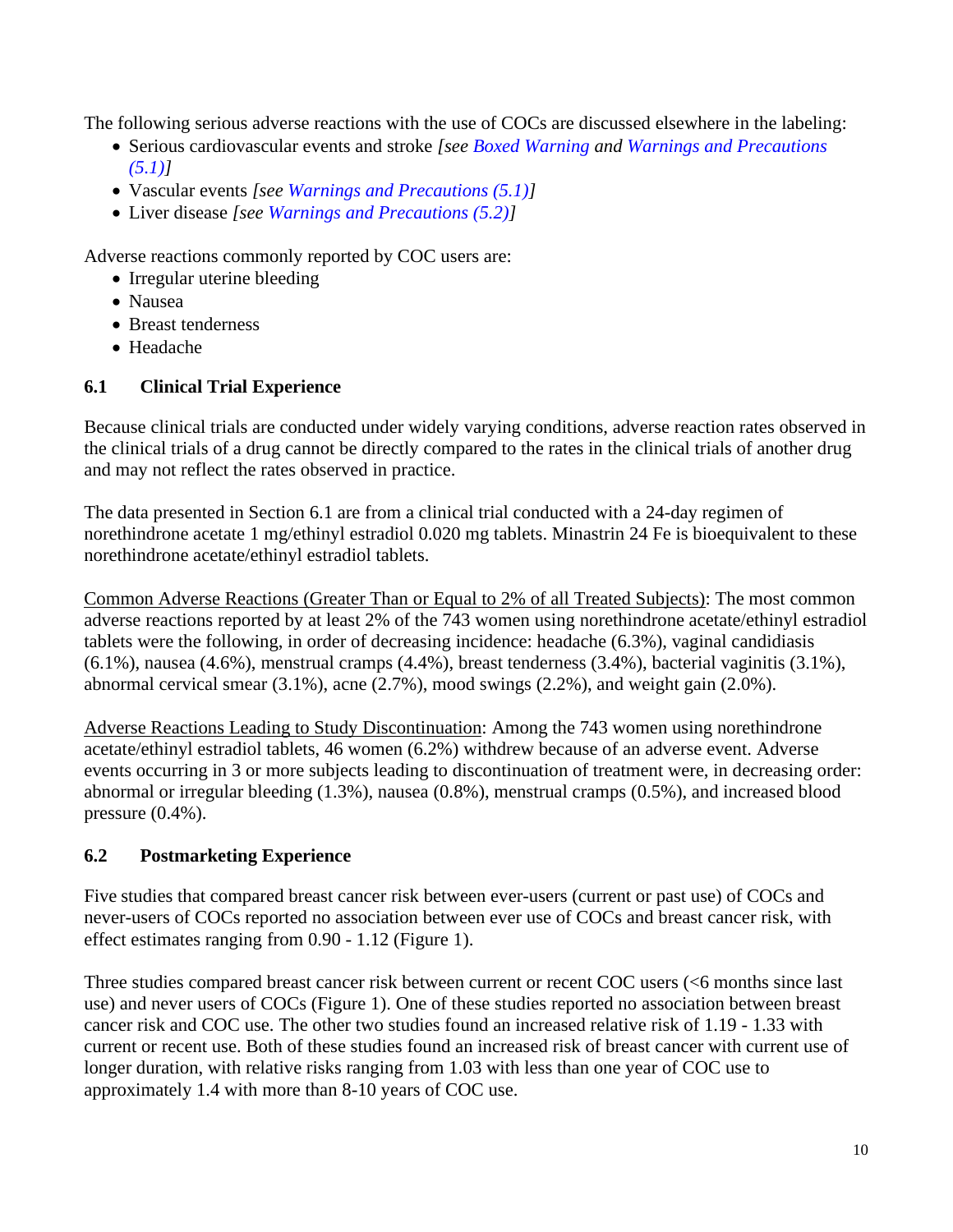# Figure 1.<br>Relevant Studies of Risk of Breast Cancer with Combined Oral Contraceptives



RR = relative risk; OR = odds ratio; HR = hazard ratio. "ever COC" are females with current or past COC use; "never COC use" are females that never used COCs.

The following adverse reactions have been identified during post approval use of a 24-day regimen of norethindrone acetate 1 mg/ethinyl estradiol 0.020 mg tablets. Because these reactions are reported voluntarily from a population of uncertain size, it is not always possible to reliably estimate their frequency or evaluate a causal relationship to drug exposure.

Adverse reactions are grouped into System Organ Classes.

Vascular disorders: thrombosis/embolism (coronary artery, pulmonary, cerebral, deep vein).

Hepatobiliary disorders: cholelithiasis, cholecystitis, hepatic adenoma, hemangioma of liver.

Immune system disorders: hypersensitivity reaction.

Skin and subcutaneous disorders: alopecia, rash (generalized and allergic), pruritus, skin discoloration.

GI disorders: nausea, vomiting, abdominal pain.

Musculoskeletal and connective tissue disorders: myalgia.

Eye disorders: blurred vision, visual impairment, corneal thinning, change in corneal curvature (steepening).

Infections and infestations: fungal infection, vaginal infection.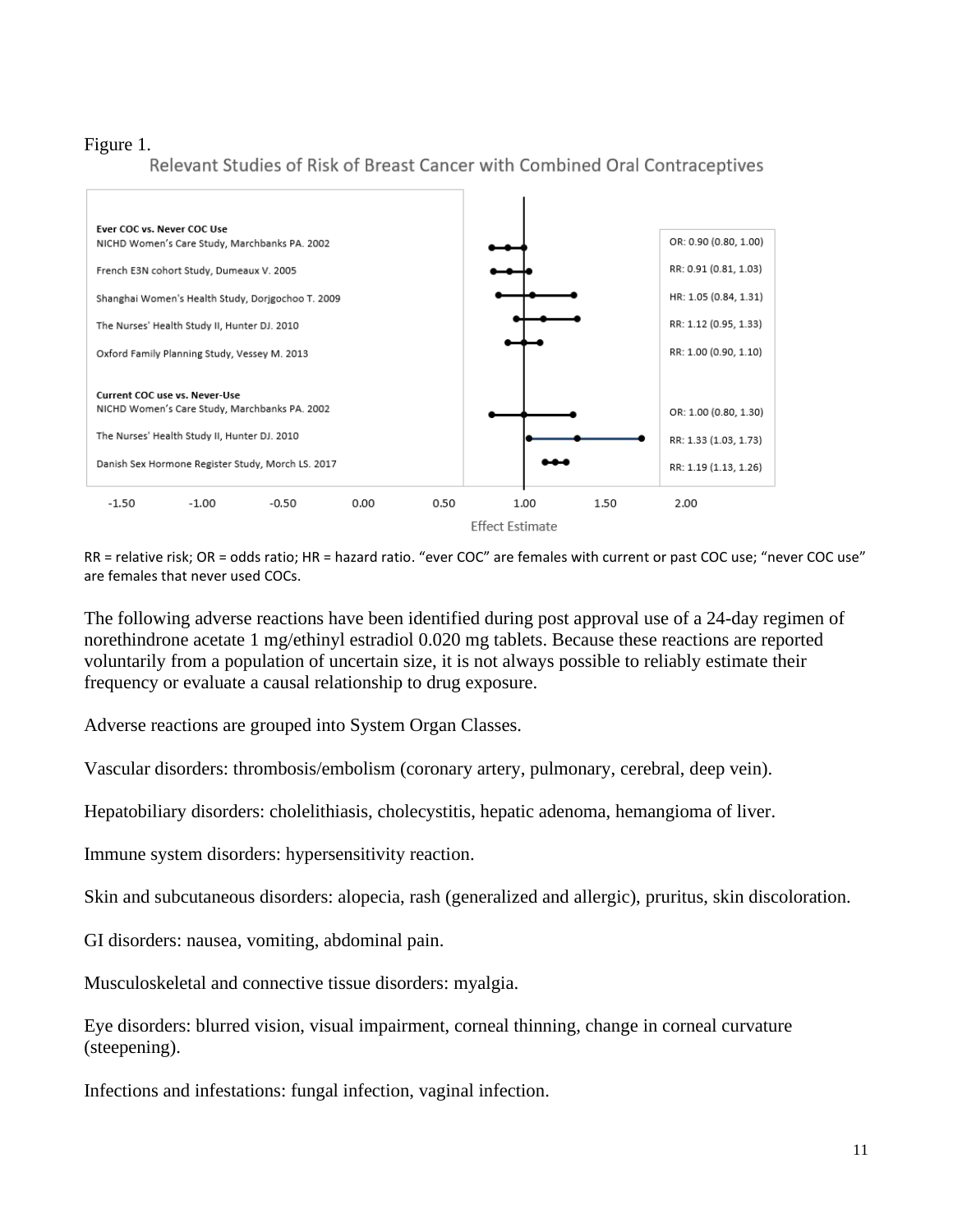Investigations: change in weight or appetite (increase or decrease), fatigue, malaise, peripheral edema, blood pressure increased.

Nervous system disorders: headache, dizziness, migraine, loss of consciousness.

Psychiatric disorders: mood swings, depression, insomnia, anxiety, suicidal ideation, panic attack, changes in libido.

Renal and urinary disorders: cystitis-like syndrome.

Reproductive system and breast disorders: breast changes (tenderness, pain, enlargement, and secretion), premenstrual syndrome, dysmenorrhea.

Cardiovascular: chest pain, palpitations, tachycardia, myocardial infarction.

### **7 DRUG INTERACTIONS**

Consult the labeling of the concurrently-used drug to obtain further information about interactions with COCs or the potential for enzyme alterations.

No drug-drug interaction studies were conducted with Minastrin 24 Fe.

#### <span id="page-11-0"></span>**7.1 Effects of Other Drugs on Combined Oral Contraceptives**

*Substances diminishing the efficacy of COCs:* Drugs or herbal products that induce certain enzymes, including cytochrome P450 3A4 (CYP3A4), may decrease the effectiveness of COCs or increase breakthrough bleeding. Some drugs or herbal products that may decrease the effectiveness of hormonal contraceptives include phenytoin, barbiturates, carbamazepine, bosentan, felbamate, griseofulvin, oxcarbazepine, rifampicin, topiramate and products containing St. John's wort. Interactions between oral contraceptives and other drugs may lead to breakthrough bleeding and/or contraceptive failure. Counsel women to use an alternative method of contraception or a back-up method when enzyme inducers are used with COCs, and to continue back-up contraception for 28 days after discontinuing the enzyme inducer to ensure contraceptive reliability.

*Substances increasing the plasma concentrations of COCs:* Co-administration of atorvastatin and certain COCs containing ethinyl estradiol increase AUC values for ethinyl estradiol by approximately 20%. Ascorbic acid and acetaminophen may increase plasma ethinyl estradiol concentrations, possibly by inhibition of conjugation. CYP3A4 inhibitors such as itraconazole or ketoconazole may increase plasma hormone concentrations.

*Human immunodeficiency virus (HIV)/ Hepatitis C virus (HCV) protease inhibitors and nonnucleoside reverse transcriptase inhibitors***:** Significant changes (increase or decrease) in the plasma concentrations of the estrogen and progestin have been noted in some cases of co-administration of HIV/HCV protease inhibitors or of non-nucleoside reverse transcriptase inhibitors.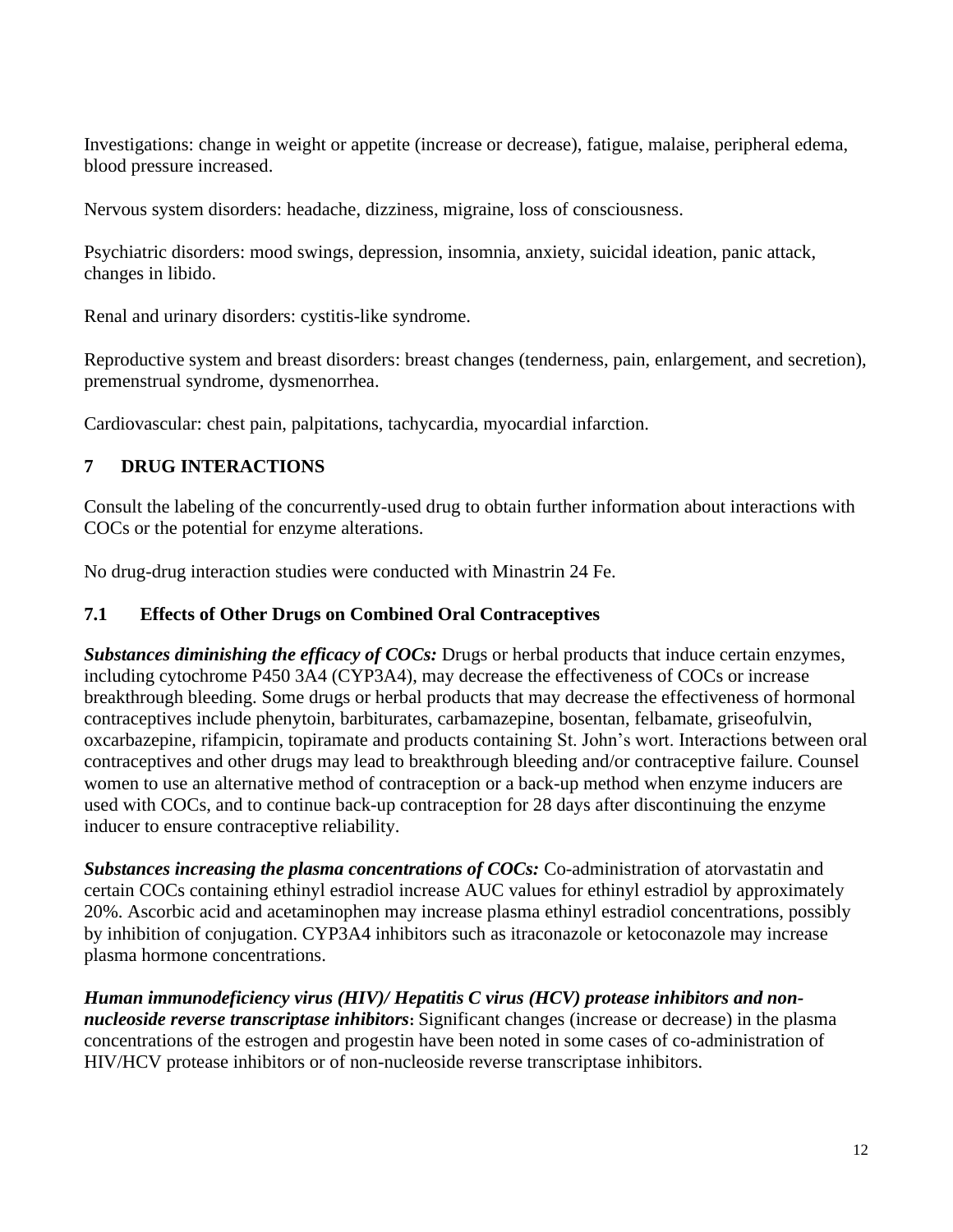*Antibiotics:* There have been reports of pregnancy while taking hormonal contraceptives and antibiotics, but clinical pharmacokinetic studies have not shown consistent effects of antibiotics on plasma concentrations of synthetic steroids.

#### **7.2 Effects of Combined Oral Contraceptives on Other Drugs**

COCs containing ethinyl estradiol may inhibit the metabolism of other compounds. COCs have been shown to significantly decrease plasma concentrations of lamotrigine, likely due to induction of lamotrigine glucuronidation. This may reduce seizure control; therefore, dosage adjustments of lamotrigine may be necessary.

Women on thyroid hormone replacement therapy may need increased doses of thyroid hormone because serum concentration of thyroid-binding globulin increases with use of COCs.

### **7.3 Concomitant Use with HCV Combination Therapy – Liver Enzyme Elevation**

Do not co-administer Minastrin 24 Fe with HCV drug combinations containing ombitasvir/ paritaprevir/ritonavir, with or without dasabuvir, due to potential for ALT elevations [*see [Warnings and](#page-6-3)  [Precautions \(5.3\)](#page-6-3)*].

### **7.4 Interference with Laboratory Tests**

The use of contraceptive steroids may influence the results of certain laboratory tests, such as coagulation factors, lipids, glucose tolerance, and binding proteins.

## **8 USE IN SPECIFIC POPULATIONS**

#### <span id="page-12-1"></span>**8.1 Pregnancy**

There is little or no increased risk of birth defects in women who inadvertently use COCs during early pregnancy. Epidemiologic studies and meta-analyses have not found an increased risk of genital or nongenital birth defects (including cardiac anomalies and limb reduction defects) following exposure to low dose COCs prior to conception or during early pregnancy.

The administration of COCs to induce withdrawal bleeding should not be used as a test for pregnancy. COCs should not be used during pregnancy to treat threatened or habitual abortion.

## <span id="page-12-0"></span>**8.3 Nursing Mothers**

When possible, advise the nursing mother to use other forms of contraception until she has weaned her child. COCs can reduce milk production in breastfeeding mothers. This is less likely to occur once breastfeeding is well-established; however, it can occur at any time in some women. Small amounts of oral contraceptive steroids and/or metabolites are present in breast milk.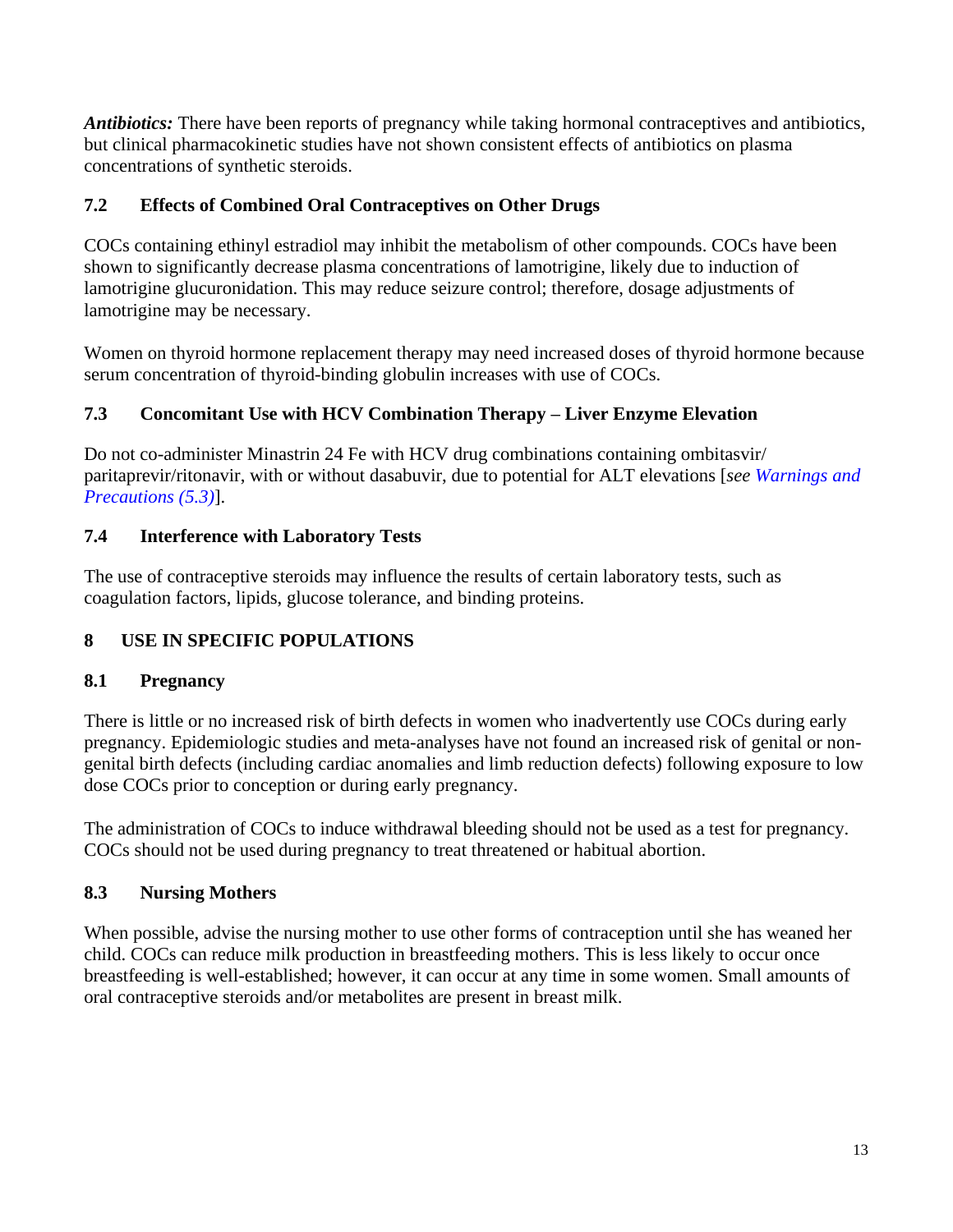#### **8.4 Pediatric Use**

Safety and efficacy of Minastrin 24 Fe have been established in women of reproductive age. Efficacy is expected to be the same in postpubertal adolescents under the age of 18 years as for users 18 years and older. Use of this product before menarche is not indicated.

#### **8.5 Geriatric Use**

Minastrin 24 Fe has not been studied in postmenopausal women and is not indicated in this population.

#### **8.6 Renal Impairment**

The pharmacokinetics of Minastrin 24 Fe has not been studied in subjects with renal impairment.

#### **8.7 Hepatic Impairment**

The pharmacokinetics of Minastrin 24 Fe has not been studied in subjects with hepatic impairment. However, steroid hormones may be poorly metabolized in patients with hepatic impairment. Acute or chronic disturbances of liver function may necessitate the discontinuation of COC use until markers of liver function return to normal and COC causation has been excluded *[see [Contraindications \(4\)](#page-4-0) and [Warnings and Precautions](#page-5-1) (5.2)].*

#### <span id="page-13-0"></span>**8.8 Body Mass Index**

The safety and efficacy of Minastrin 24 Fe in women with a body mass index (BMI) greater than 35 kg/m<sup>2</sup> has not been evaluated *[see [Clinical Studies \(14\)\]](#page-19-0).*

#### **10 OVERDOSAGE**

There have been no reports of serious ill effects from overdose of oral contraceptives, including ingestion by children. Overdosage may cause withdrawal bleeding in females and nausea.

## **11 DESCRIPTION**

Minastrin 24 Fe provides an oral contraceptive regimen consisting of 24 white active chewable tablets that contain the active ingredients, followed by 4 brown non-hormonal placebo tablets as specified below:

- 24 white, round tablets each containing 1 mg norethindrone acetate and 20 mcg ethinyl estradiol.
- 4 brown, round tablets each containing 75 mg ferrous fumarate

Each white active chewable tablet also contains the following inactive ingredients: acacia, lactose monohydrate, magnesium stearate, modified starch, confectioner's sugar, talc, sucralose and spearmint flavor.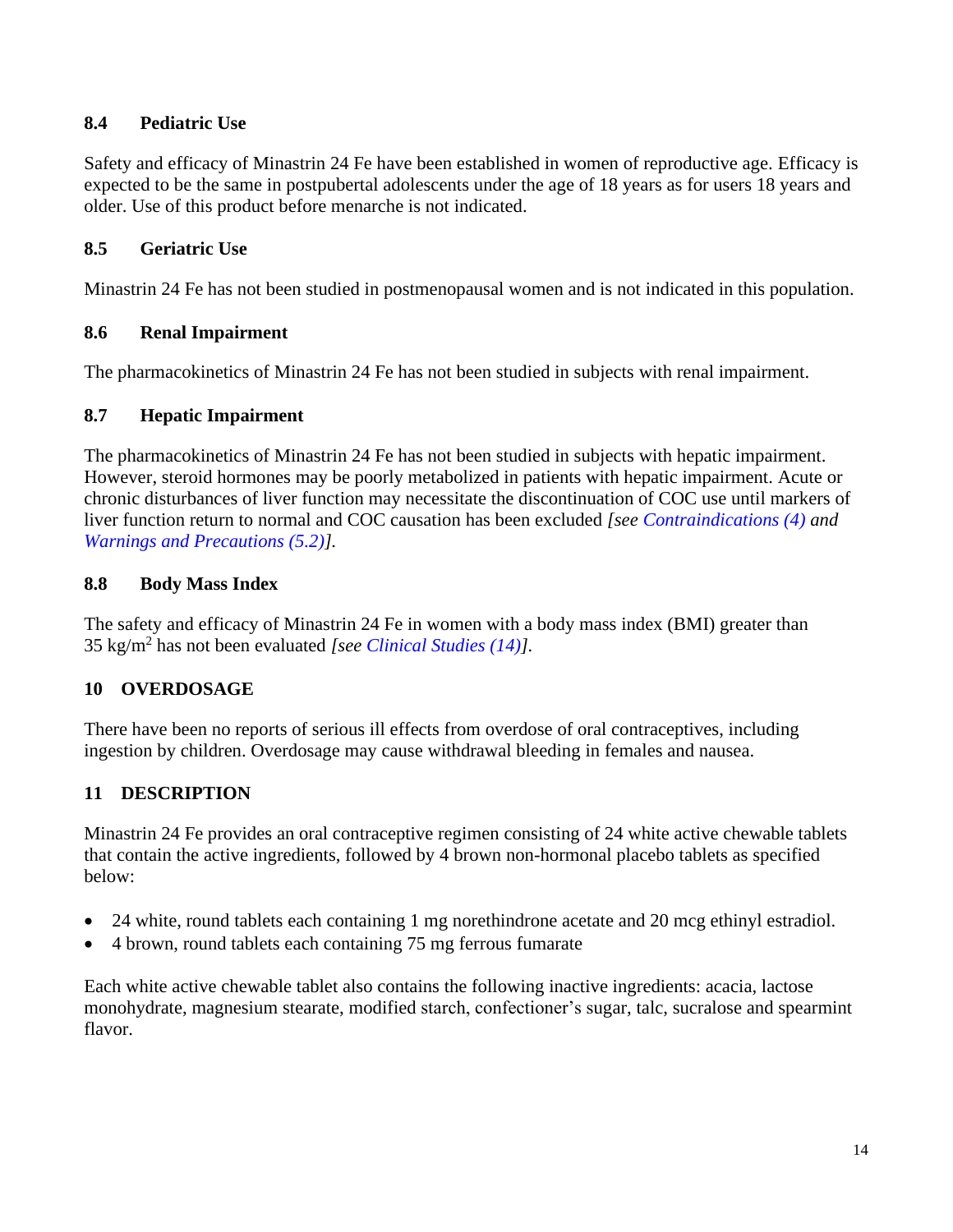Each brown placebo tablet contains ferrous fumarate, mannitol, povidone, microcrystalline cellulose, sodium starch glycolate, magnesium stearate, sucralose and spearmint flavor. The ferrous fumarate tablets do not serve any therapeutic purpose.

The empirical formula of ethinyl estradiol is  $C_{20}H_{24}O_2$  and the structural formula is:



The chemical name of ethinyl estradiol is [19-Norpregna-1,3,5(10)-trien-20-yne-3,17-diol, (17 $\alpha$ )-]. The molecular weight of ethinyl estradiol is 296.40.

The empirical formula of norethindrone acetate is  $C_{22}H_{28}O_3$  and the structural formula is:



The chemical name of norethindrone acetate is [19-Norpregn-4-en-20-yn-3-one, 17-(acetyloxy)-,  $(17\alpha)$ -]. The molecular weight of norethindrone acetate is 340.46.

## **12 CLINICAL PHARMACOLOGY**

#### **12.1 Mechanism of Action**

COCs lower the risk of becoming pregnant primarily by suppressing ovulation. Other possible mechanisms may include cervical mucus changes that inhibit sperm penetration and endometrial changes that reduce the likelihood of implantation.

#### **12.2 Pharmacodynamics**

No specific pharmacodynamic studies were conducted with Minastrin 24 Fe.

#### <span id="page-14-0"></span>**12.3 Pharmacokinetics**

#### *Absorption*

In a single-dose, two-way, crossover clinical study conducted in 35 healthy, non-smoking premenopausal women under fasting condition, Minastrin 24 Fe tablet chewed and swallowed was bioequivalent to norethindrone acetate 1 mg/ethinyl estradiol 0.020 mg tablet (24-day regimen tablets)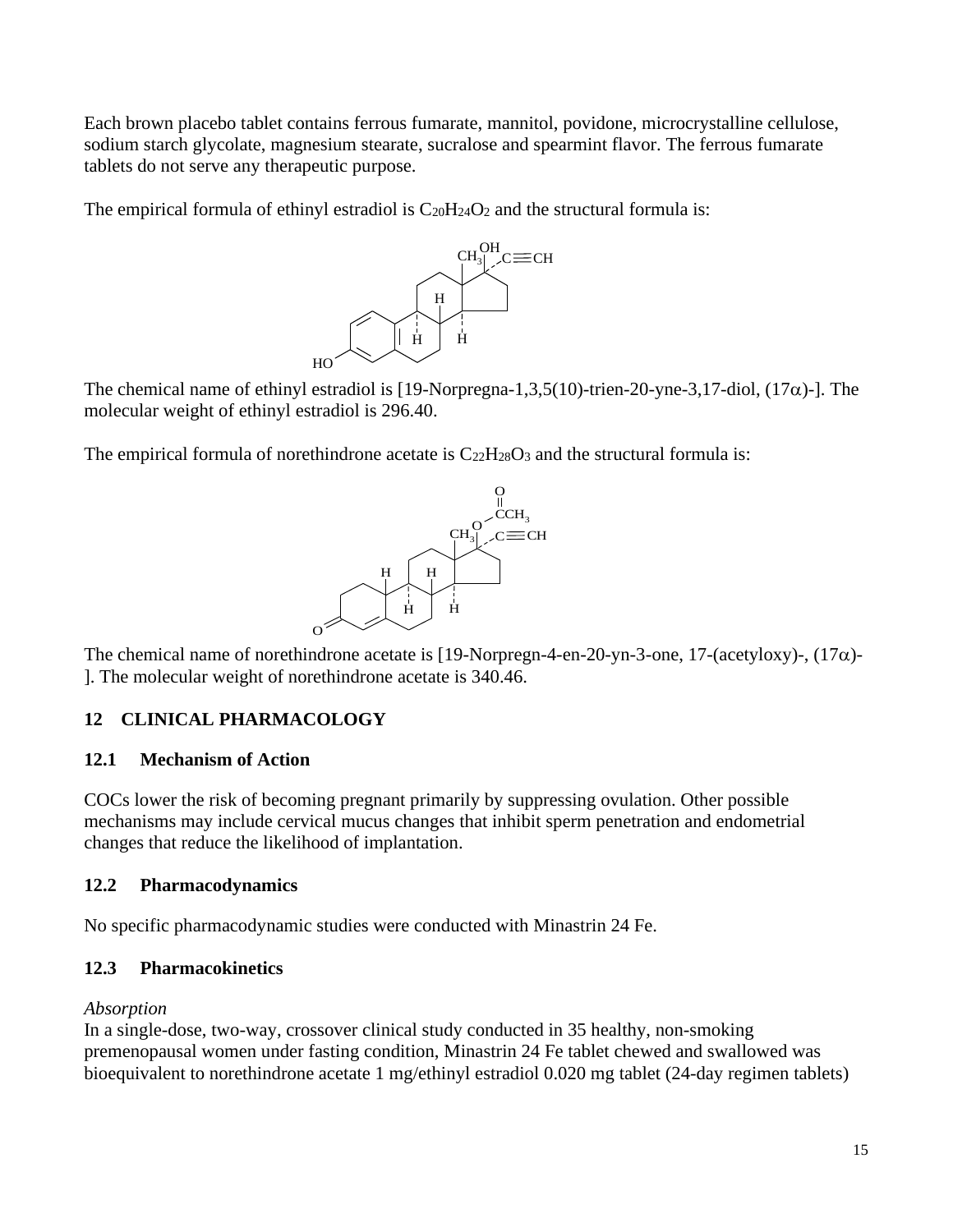swallowed whole based on the exposure (AUC) and peak concentration  $(C_{\text{max}})$  of norethindrone and ethinyl estradiol.

Norethindrone acetate appears to be completely and rapidly deacetylated to norethindrone after oral administration, because the disposition of norethindrone acetate is indistinguishable from that of orally administered norethindrone. Norethindrone acetate and ethinyl estradiol are absorbed from Minastrin 24 Fe tablets (chewed and swallowed), with maximum plasma concentrations of norethindrone and ethinyl estradiol occurring at 1.0 hr (range: 0.7 to 2.5 hrs) and 1.3 hr (range: 1 to 2.5 hrs) post-dose, respectively. Both are subject to first-pass metabolism after oral dosing, resulting in an absolute bioavailability of approximately 64% for norethindrone and 43% for ethinyl estradiol.

The plasma norethindrone and ethinyl estradiol pharmacokinetics following single-dose administrations of Minastrin 24 Fe tablets (chewed and swallowed) in 35 healthy female subjects are provided in [Figures](#page-16-0) 2 and [3,](#page-17-0) and [Table 1.](#page-18-0)

Following multiple-dose administration of norethindrone acetate/ethinyl estradiol tablets (swallowed whole) in 17 healthy female subjects, mean maximum concentrations of norethindrone and ethinyl estradiol were increased by 95% and 27%, respectively, as compared to single-dose administration. Mean norethindrone and ethinyl estradiol exposures (AUC values) were increased by 164% and 51% respectively, as compared to single-dose administration of norethindrone acetate/ethinyl estradiol tablets.

Steady-state with respect to norethindrone was reached by Day 17 and steady-state with respect to ethinyl estradiol was reached by Day 13.

Mean SHBG concentrations were increased by 150% from baseline (57.5 nmol/L) to 144 nmol/L at steady-state.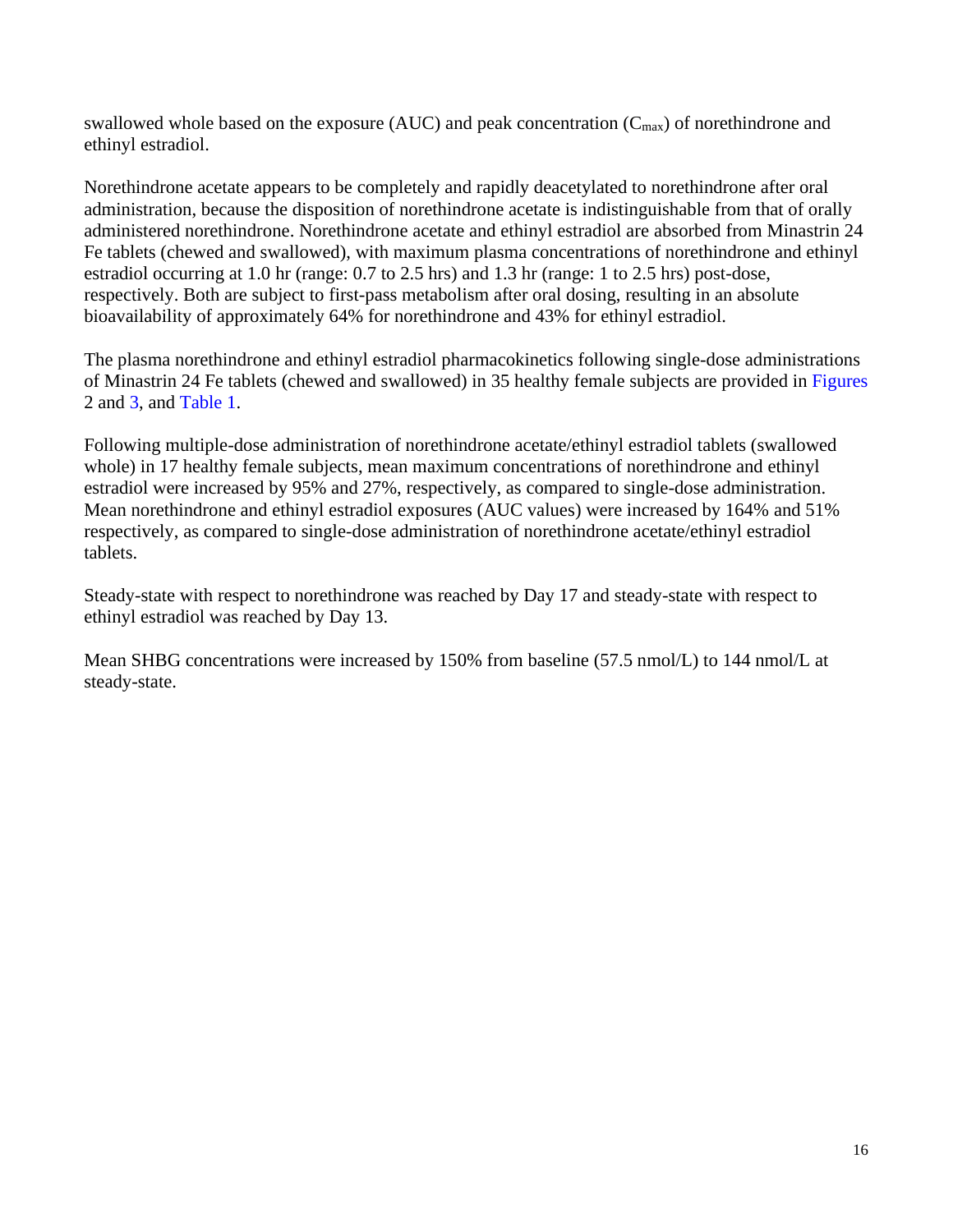<span id="page-16-0"></span>**Figure 2. Mean (± Standard Deviation) Plasma Norethindrone Concentration-Time Profile Following Single-Dose Oral Administration of Minastrin 24 Fe Tablets (chewed and swallowed) to Healthy Female Volunteers under Fasting Conditions (n = 35)**

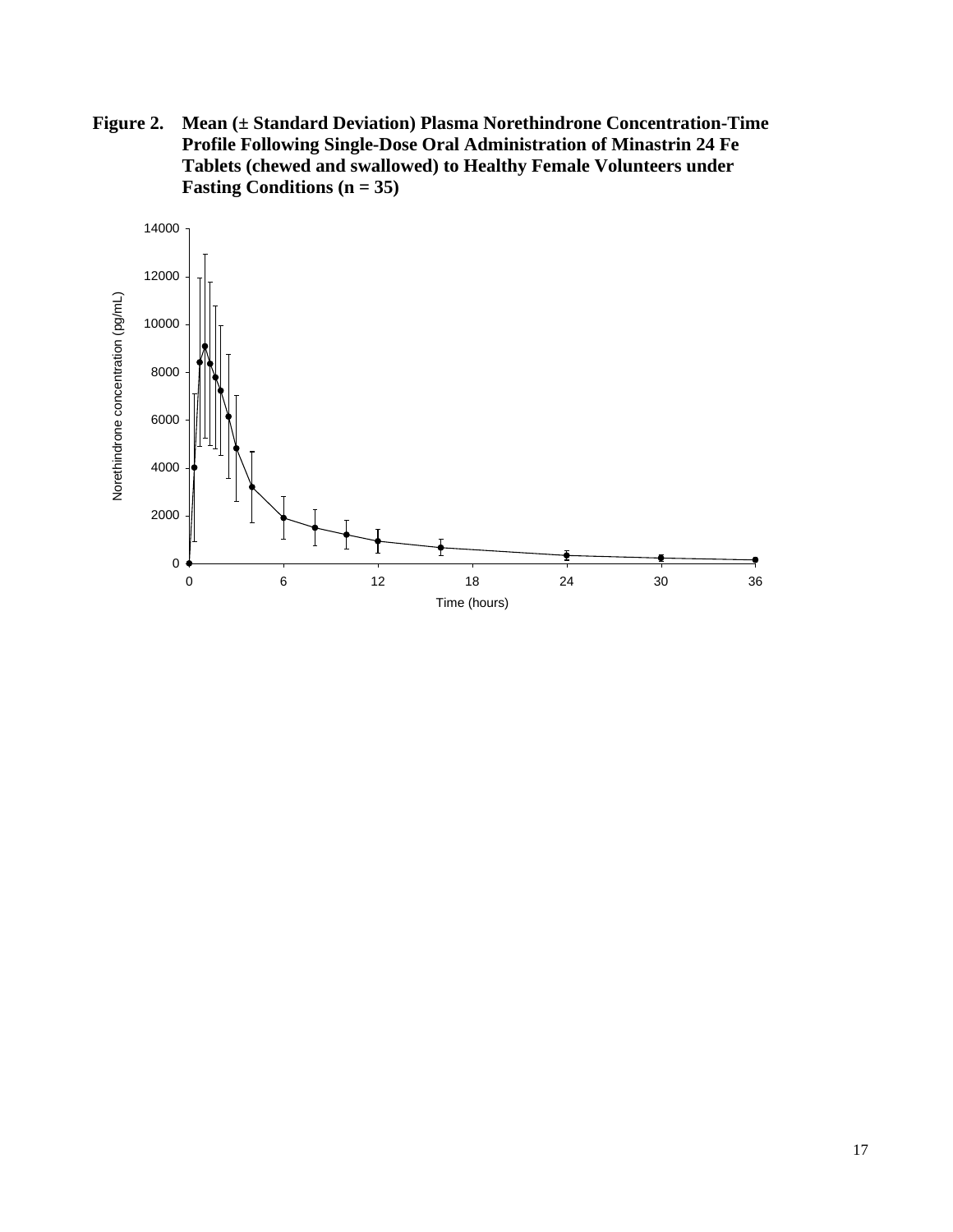<span id="page-17-0"></span>**Figure 3. Mean (± Standard Deviation) Plasma Ethinyl Estradiol Concentration-Time Profile Following Single-Dose Oral Administration of Minastrin 24 Fe Tablets (chewed and swallowed) to Healthy Female Volunteers under Fasting Conditions (n = 35)**

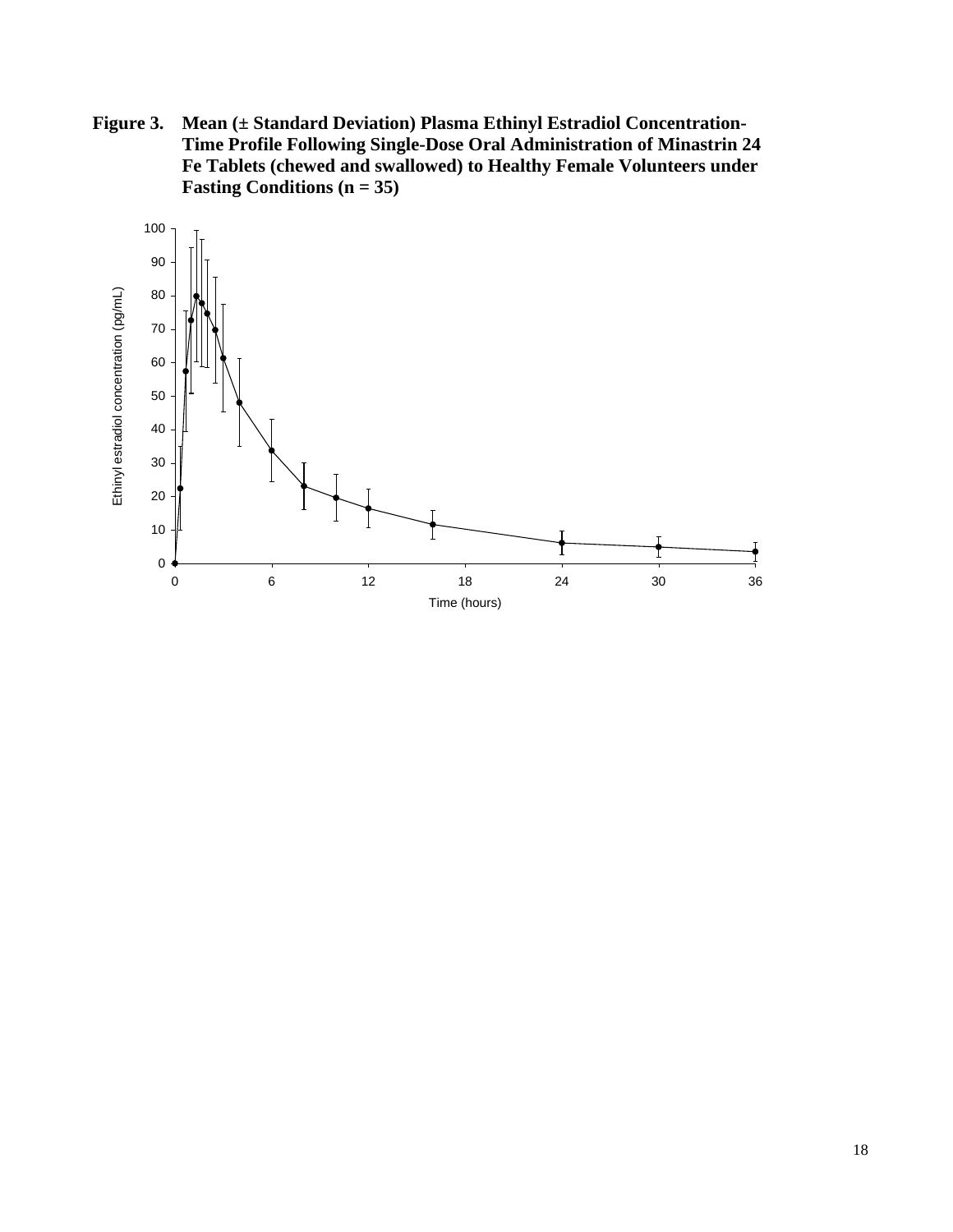#### <span id="page-18-0"></span>**Table 1. Summary of Norethindrone (NE) and Ethinyl Estradiol (EE) Pharmacokinetics Following Single-Dose Oral Administration of Minastrin 24 Fe Tablets (chewed and swallowed) to Healthy Female Volunteers Under Fasting Conditions (n = 35)**

| Analyte   | Arithmetic Mean <sup>a</sup> (% CV) by Pharmacokinetic Parameter |                 |                             |                        |                   |
|-----------|------------------------------------------------------------------|-----------------|-----------------------------|------------------------|-------------------|
|           | $C_{\text{max}}$                                                 | $t_{\rm max}$   | $AUC_{(0 \pm 11\text{dc})}$ | $AUC_{(0\pm inf)}$     | $t_{\frac{1}{2}}$ |
|           | (pg/mL)                                                          | (hr)            | (pg/mL•h)                   | (pg/mL <sup>•</sup> h) | (hr)              |
| <b>NE</b> | 10200                                                            | 1.03            | 48620                       | 49250                  | 8.58              |
|           | (36)                                                             | $(0.67 - 2.50)$ | (40)                        | (40)                   |                   |
| EE        | 84.7                                                             | 1.33            | 677.5                       | 741.6                  | 9.68              |
|           | (24)                                                             | $(1.00 - 2.50)$ | (33)                        | (33)                   |                   |

 $C_{\text{max}}$  = Maximum plasma concentration

 $t_{\text{max}}$  = Time of  $C_{\text{max}}$ 

 $AUC_{(0:tide)} = Area$  under plasma concentration versus time curve from 0 to tldc, the time of last determinable concentration

 $AUC_{(0\pm inf)} =$  Area under the plasma concentration versus time curve from time 0 to infinity  $t_{1/2}$  = Terminal phase half-life

%  $CV = Coefficient of Variation (%)$ 

<sup>a</sup> The harmonic mean (0.693/mean terminal phase rate constant) is reported for  $t_{\gamma}$ , and the median (range) is reported for tmax

#### *Food Effect*

Minastrin 24 Fe tablets may be administered without regard to meals.

A single-dose administration of norethindrone acetate/ethinyl estradiol tablets with food decreased the maximum concentration of norethindrone by 51% and increased the extent of absorption by 15% and decreased the maximum concentration of ethinyl estradiol by 51% but not the extent of absorption.

#### *Distribution*

Volume of distribution of norethindrone and ethinyl estradiol ranges from 2 to 4 L/kg. Plasma protein binding of both steroids is extensive (greater than 95%); norethindrone binds to both albumin and SHBG, whereas ethinyl estradiol binds only to albumin. Although ethinyl estradiol does not bind to SHBG, it induces SHBG synthesis.

#### *Metabolism*

Norethindrone undergoes extensive biotransformation, primarily via reduction, followed by sulfate and glucuronide conjugation. The majority of metabolites in the circulation are sulfates, with glucuronides accounting for most of the urinary metabolites.

Ethinyl estradiol is also extensively metabolized, both by oxidation and by conjugation with sulfate and glucuronide. Sulfates are the major circulating conjugates of ethinyl estradiol and glucuronides predominate in urine. The primary oxidative metabolite is 2-hydroxy ethinyl estradiol, formed by the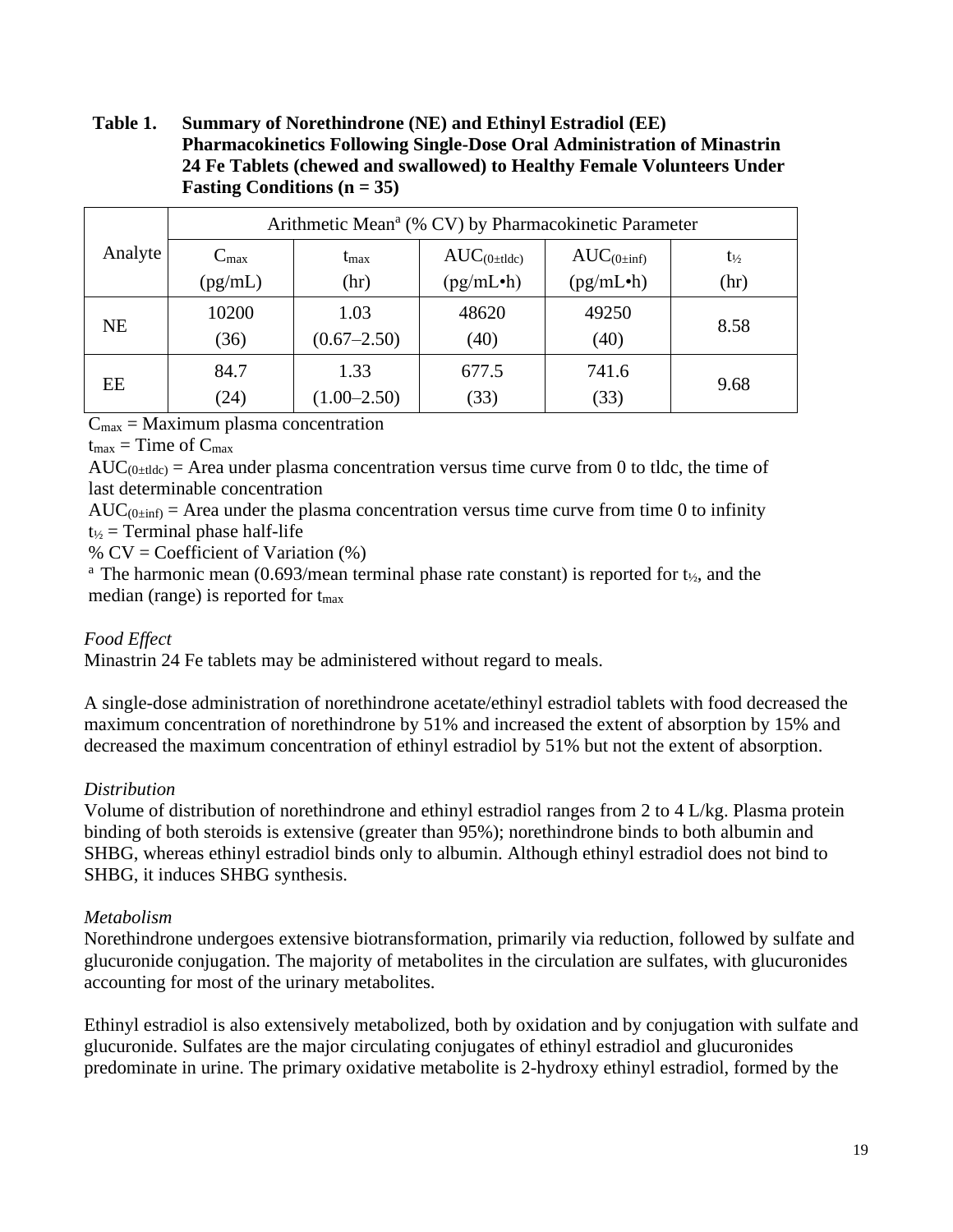CYP3A4 isoform of cytochrome P450. Part of the first-pass metabolism of ethinyl estradiol is believed to occur in gastrointestinal mucosa. Ethinyl estradiol may undergo enterohepatic circulation.

#### *Excretion*

Norethindrone and ethinyl estradiol are excreted in both urine and feces, primarily as metabolites. Plasma clearance values for norethindrone and ethinyl estradiol are similar (approximately 0.4 L/hr/kg). Steady-state elimination half-lives of norethindrone and ethinyl estradiol following administration of norethindrone acetate/ethinyl estradiol tablets are approximately 8 hours and 14 hours, respectively.

## **13 NONCLINICAL TOXICOLOGY**

#### **13.1 Carcinogenesis, Mutagenesis, Impairment of Fertility**

*[See [Warnings and Precautions \(5.2,](#page-5-1) [5.10\)](#page-8-0) and [Use in Specific Populations \(8.1\).](#page-12-1)]*

### <span id="page-19-0"></span>**14 CLINICAL STUDIES**

The data presented in Section 14 are from a clinical trial conducted with a 24-day regimen of norethindrone acetate 1 mg/ethinyl estradiol 0.020 mg tablets. Minastrin 24 Fe is bioequivalent to these norethindrone acetate/ethinyl estradiol tablets.

In a clinical study, 743 women 18 to 45 years of age were studied to assess the efficacy of norethindrone acetate/ethinyl estradiol tablets, for up to six 28-day cycles providing a total of 3,823 treatment-cycles of exposure. The racial demographic of all enrolled women was: 70% Caucasian, 16% African-American, 10% Hispanic, 2% Asian and 2% Other. Women with body mass index (BMI) greater than 35 kg/m<sup>2</sup> were excluded from the study. The weight range for those women treated was 90 to 260 pounds, with a mean weight of 147 pounds. Among the women in the study, about 40% had not used hormonal contraception immediately prior to enrolling in this study.

A total of 583 women completed 6 cycles of treatment. There were a total of 5 on-treatment pregnancies in 3,565 treatment cycles during which no backup contraception was used. The Pearl Index for norethindrone acetate and ethinyl estradiol tablets was 1.82 (95% confidence interval 0.59 - 4.25).

## **16 HOW SUPPLIED/STORAGE AND HANDLING**

## **16.1 How Supplied**

Minastrin 24 Fe is available in blister cards (dispensers) containing 28 tablets:

NDC 0430-0540-50 Cartons of 5 blister cards (dispensers)

Each blister card contains 28 tablets in the following order:

- 24 white, round (active) tablets imprinted with "WC" on one side and "535" on the other side, and each containing 1 mg norethindrone acetate and 20 mcg ethinyl estradiol.
- 4 brown, round (non-hormonal placebo) tablets imprinted with "WC" on one side and "624" on the other side, and each containing 75 mg ferrous fumarate. The ferrous fumarate tablets do not serve any therapeutic purpose.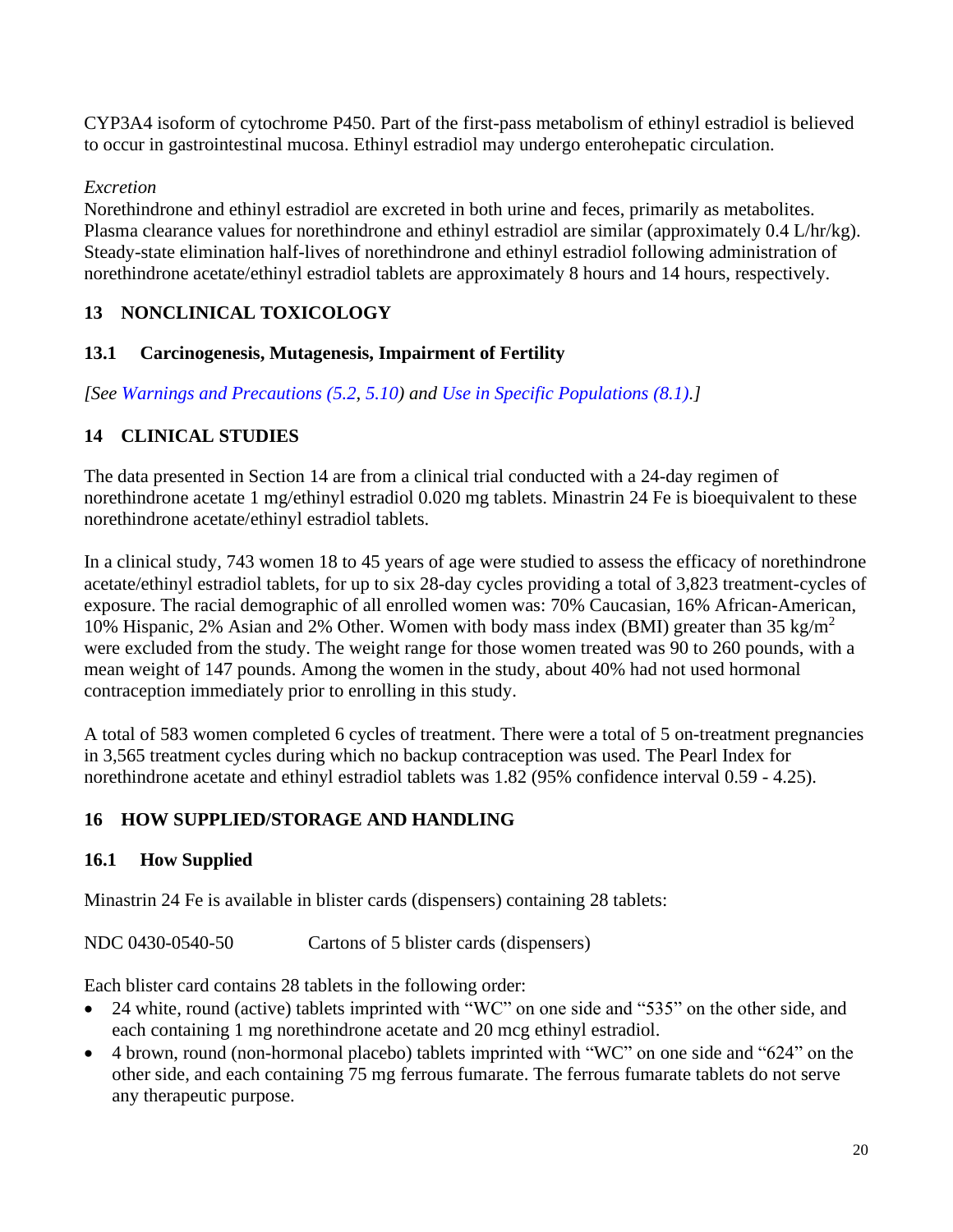#### **16.2 Storage Conditions**

Store at 20 - 25º C (68 - 77º F); excursions permitted to 15 - 30º C (59 - 86º F) [see USP Controlled Room Temperature].

Keep this drug and all drugs out of the reach of children.

#### <span id="page-20-0"></span>**17 PATIENT COUNSELING INFORMATION**

See [FDA-approved patient labeling \(Patient Information\)](#page-21-0) Counsel patients on the following information:

- Cigarette smoking increases the risk of serious cardiovascular events from COC use, and women who are over 35 years old and smoke should not use COCs.
- Minastrin 24 Fe does not protect against HIV infection (AIDS) and other sexually transmitted infections.
- The Warnings and Precautions associated with COCs.
- Minastrin 24 Fe is not to be used during pregnancy; if pregnancy occurs during use of Minastrin 24 Fe, instruct the patient to stop further intake.
- Take one tablet daily by mouth at the same time every day. Instruct patients what to do in the event tablets are missed. See "*[What to Do if You Miss Tablets](#page-25-0)*" section in *[FDA-approved patient labeling](#page-21-0)*.
- Use a back-up or alternative method of contraception when enzyme inducers are used with Minastrin 24 Fe.
- COCs may reduce breast milk production. This is less likely to occur if breastfeeding is well established.
- Women who start COCs postpartum, and who have not yet had a period, should use an additional method of contraception until they have taken a white tablet for 7 consecutive days.
- Amenorrhea may occur. Rule out pregnancy in the event of amenorrhea in two or more consecutive cycles.

Distributed by: Allergan USA, Inc. Madison, NJ 07940

Minastrin® is a registered trademark of Allergan Pharmaceuticals International Limited.

© 2022 Allergan. All rights reserved. ALLERGAN® and its design are trademarks of Allergan, Inc.

V2.0USPI0540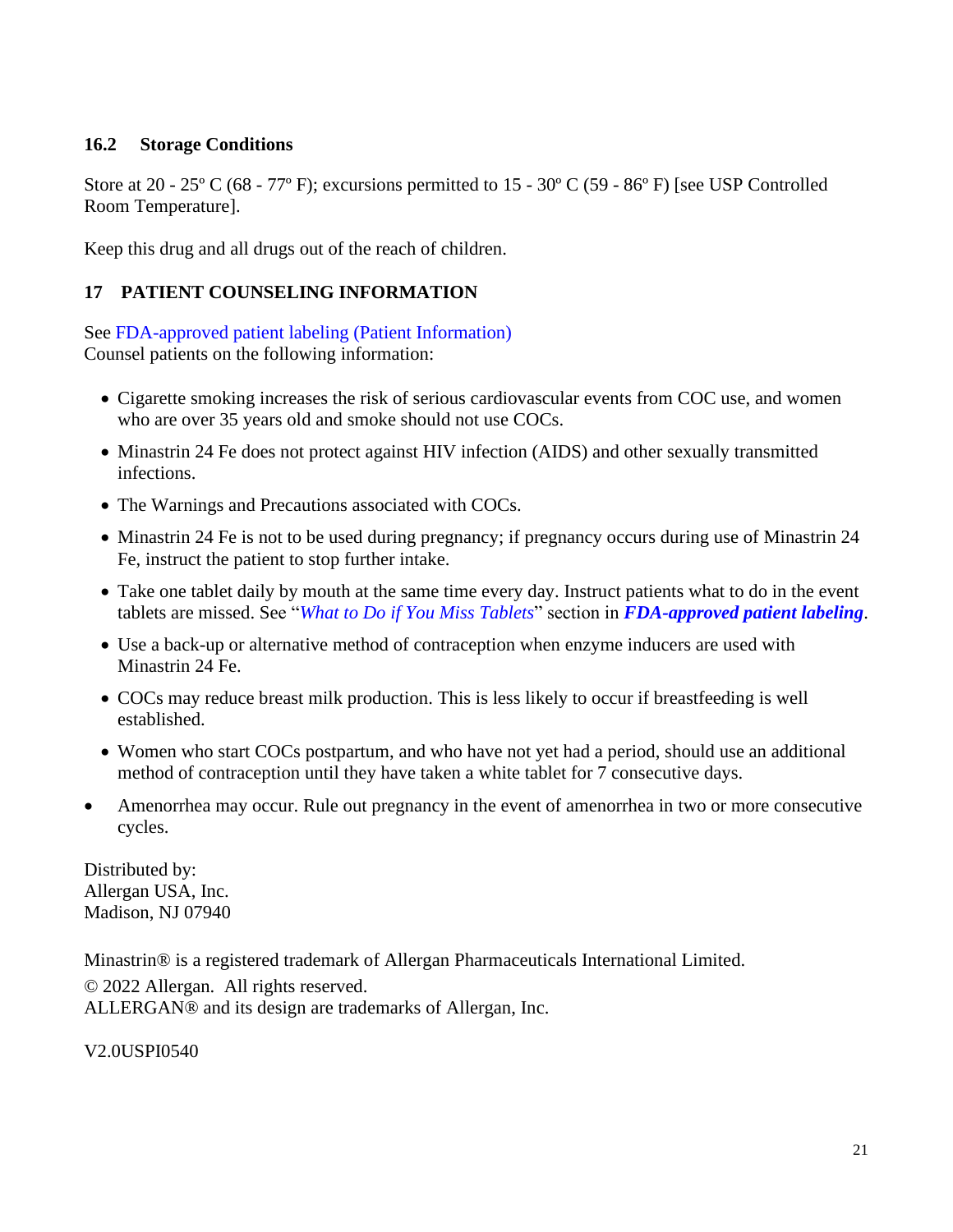#### <span id="page-21-0"></span>**FDA-Approved Patient Labeling**

#### **Guide for Using Minastrin 24 Fe**

#### **WARNING TO WOMEN WHO SMOKE**

**Do not use Minastrin 24 Fe if you smoke cigarettes and are over 35 years old. Smoking increases your risk of serious cardiovascular side effects (heart and blood vessel problems) from birth control pills, including death from heart attack, blood clots or stroke. This risk increases with age and the number of cigarettes you smoke.**

Birth control pills help to lower the chances of becoming pregnant when taken as directed. They do not protect against HIV infection (AIDS) and other sexually transmitted infections.

#### **What is Minastrin 24 Fe?**

Minastrin 24 Fe is a birth control pill. It contains two female hormones, an estrogen called ethinyl estradiol, and a progestin called norethindrone acetate.

#### **How well does Minastrin 24 Fe work?**

Your chance of getting pregnant depends on how well you follow the directions for taking your birth control pills. The better you follow the directions, the less chance you have of getting pregnant.

Based on the results of one clinical study of a 24-day regimen of norethindrone acetate 1 mg/ethinyl estradiol 0.020 mg tablets lasting six months, about 1 to 4 out of 100 women may get pregnant during the first year they use Minastrin 24 Fe.

Women with a BMI above  $35 \text{ kg/m}^2$  were not studied in the clinical trial, so it is not known how well Minastrin 24 Fe protects against pregnancy in such women. If you are overweight, discuss with your healthcare provider whether Minastrin 24 Fe is the best choice for you.

The following chart shows the chance of getting pregnant for women who use different methods of birth control. Each box on the chart contains a list of birth control methods that are similar in effectiveness. The most effective methods are at the top of the chart. The box on the bottom of the chart shows the chance of getting pregnant for women who do not use birth control and are trying to get pregnant.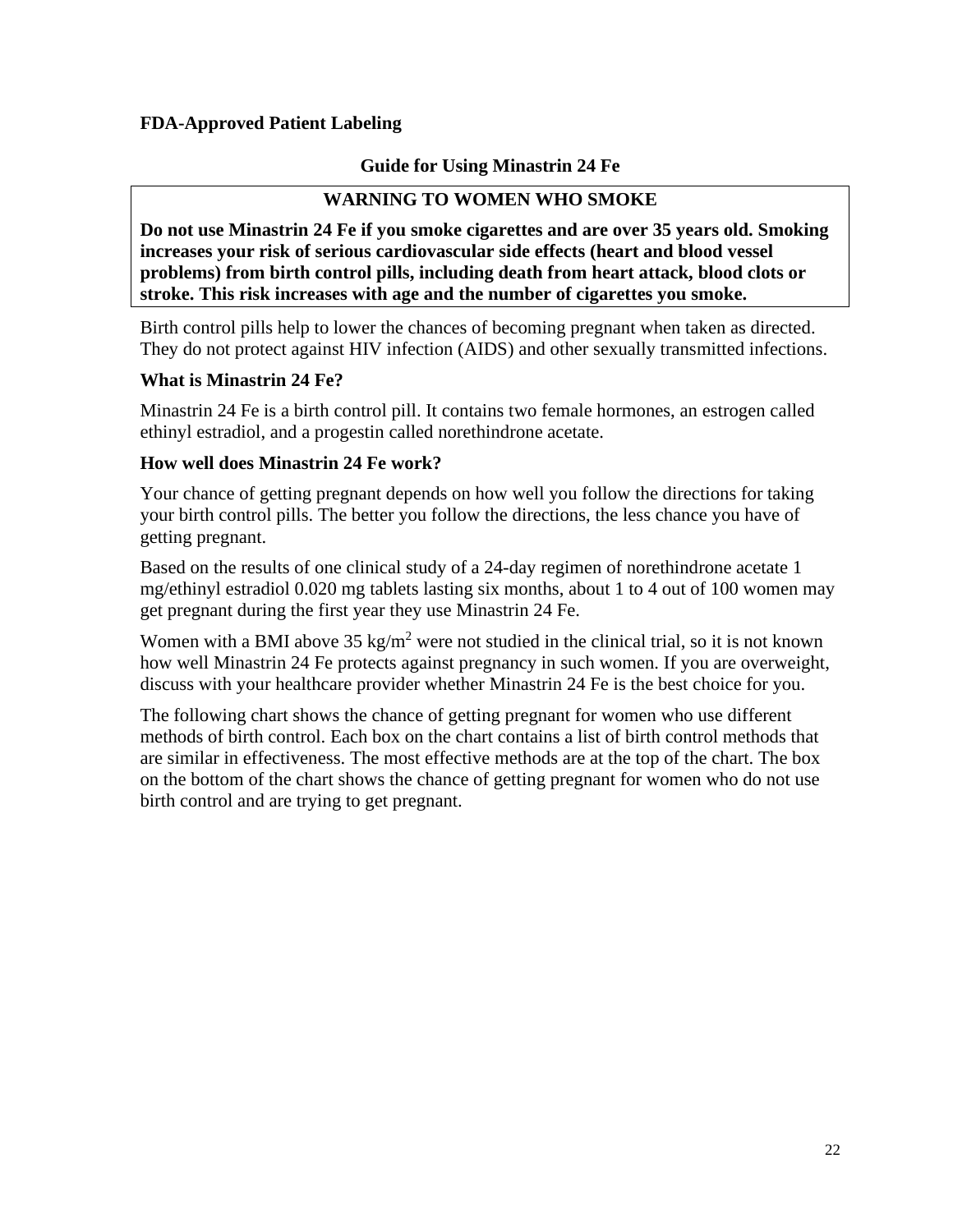

#### **How do I take Minastrin 24 Fe?**

- 1. **Be sure to read these directions** before you start taking your tablets or anytime you are not sure what to do.
- 2. The tablets may be chewed and swallowed or swallowed whole. You should drink a full glass (8 ounces) of water immediately after chewing or swallowing.
- 3. The right way to take the tablet is to take one tablet every day at the same time in the order directed on the package. Minastrin 24 Fe can be taken without regard to meals.

If you miss tablets you could get pregnant. This includes starting the pack late. The more tablets you miss, the more likely you are to get pregnant. See ["What to Do if You Miss](#page-25-0) [Tablets"](#page-25-0) below.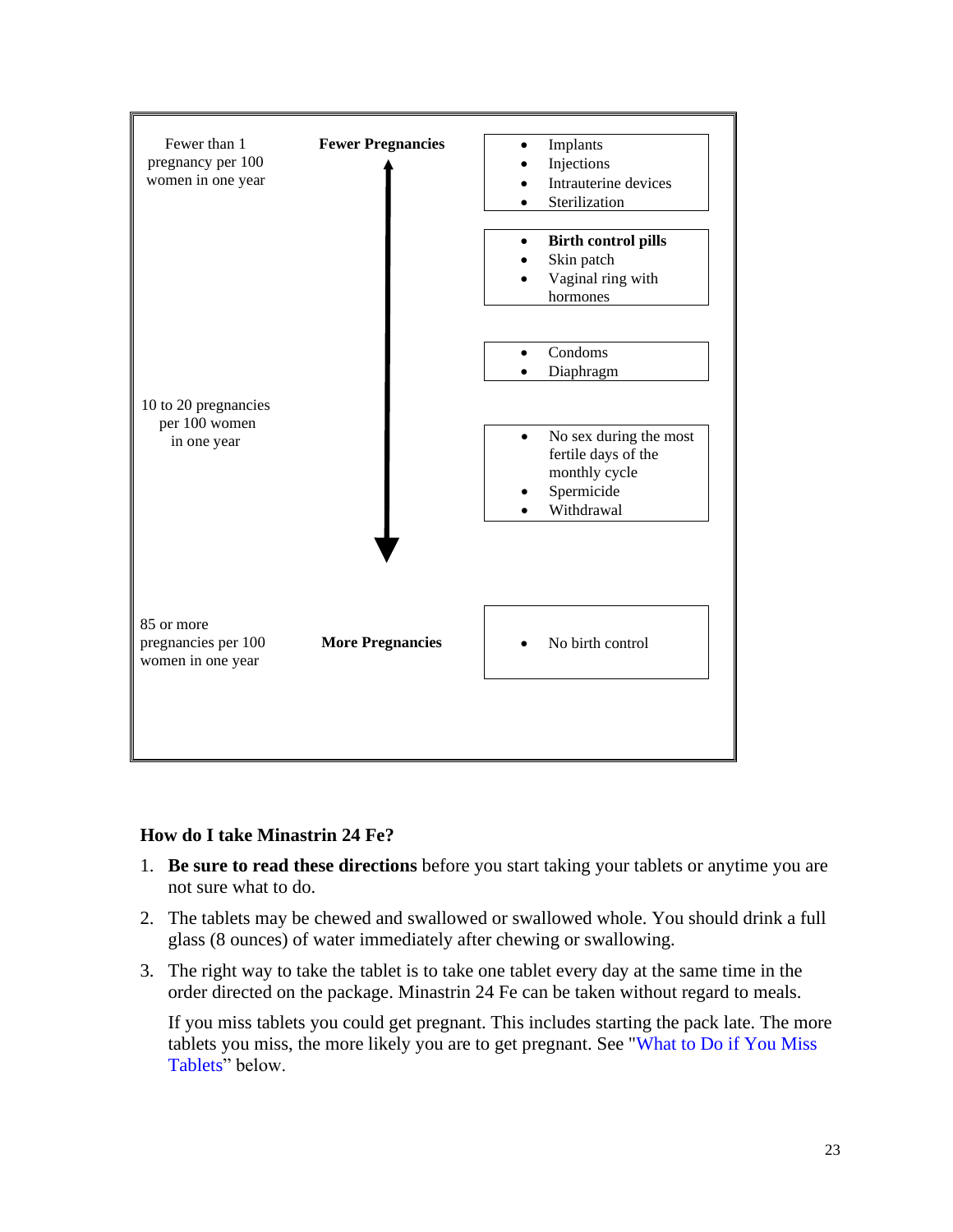4. Many women have spotting or light bleeding at unexpected times, or may feel sick to their stomach during the first 1 to 3 packs of tablets.

If you do have spotting or light bleeding or feel sick to your stomach, do not stop taking the tablets. The problem will usually go away. If it does not go away, check with your healthcare provider.

5. Missing tablets can also cause spotting or light bleeding, even when you make up these missed tablets.

On the days you take two tablets, to make up for missed tablets, you could also feel a little sick to your stomach.

6. If you have vomiting (within 3 to 4 hours after you take your tablet), you should follow the instructions for "What to [Do if You Miss Tablets"](#page-25-0). If you have diarrhea or if you take certain medicines, including some antibiotics and some herbal products such as St. John's Wort, your tablets may not work as well.

Use a back-up method (such as condoms and spermicides) until you check with your healthcare provider.

7. If you have trouble remembering to take Minastrin 24 Fe, talk to your healthcare provider about how to make tablet-taking easier or about using another method of birth control.

#### **8. If you have any questions or are unsure about the information in this leaflet, call your healthcare provider.**

#### Before You Start Taking Your Minastrin 24 Fe Tablets

- 1. Decide What Time of Day You Want to Take Your Tablet. It is important to take Minastrin 24 Fe tablets in the order directed on the package at the same time every day. Minastrin 24 Fe can be taken without regard to meals.
- 2. Look at Your Tablet Pack It has 28 Tablets

The Minastrin 24 Fe pack has 24 "active" white tablets (with hormones) to be taken for 24 days, followed by 4 "reminder" brown tablets (without hormones) to be taken for the next four days.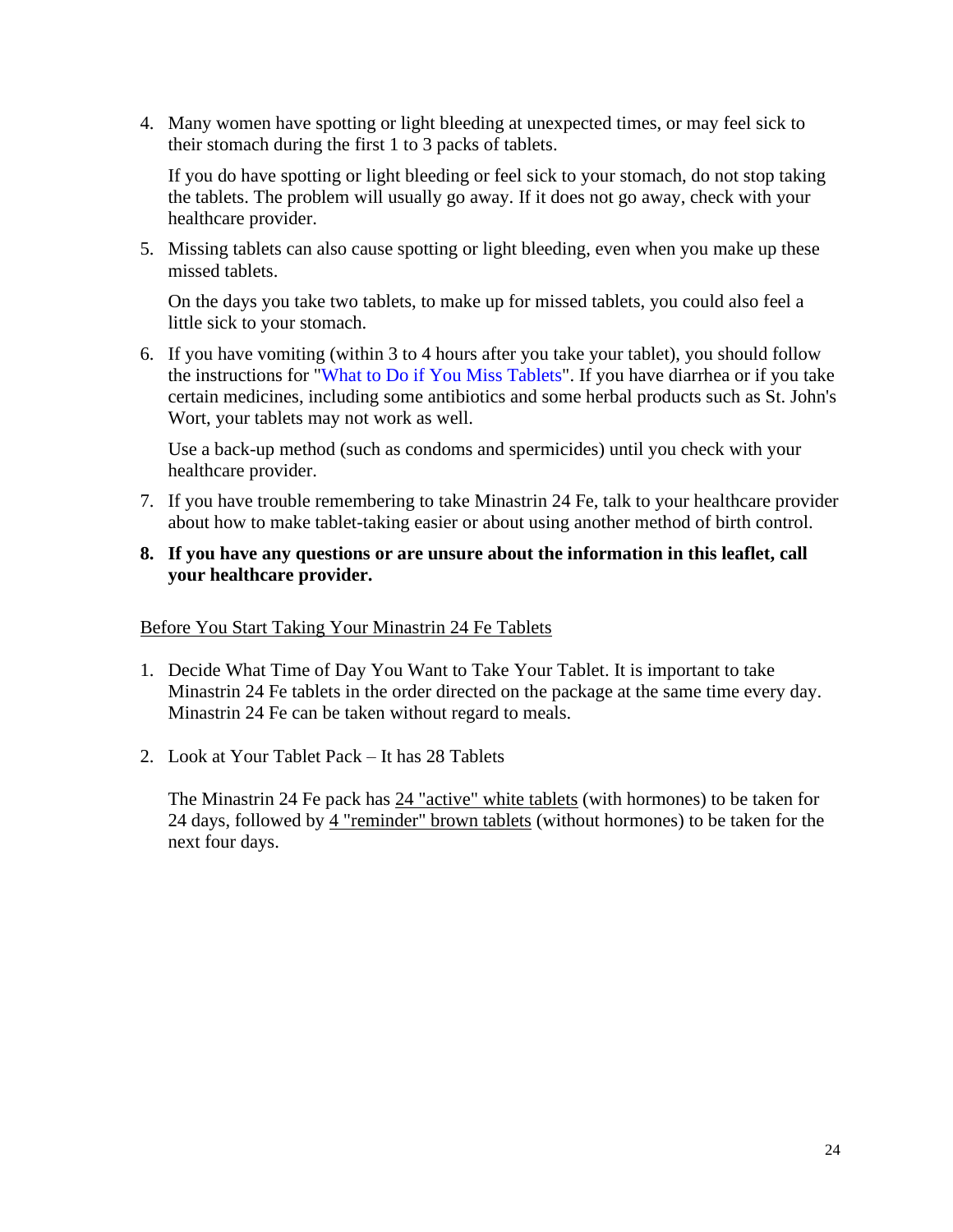

- 3. Also look for:
	- a) Where on the pack to start taking tablets,
	- b) In what order to take the tablets (follow the arrows shown in the picture above)
	- c) The week numbers as shown in the picture above.
- 4. Be sure you have ready at all times
	- a) another kind of birth control (such as a condoms and spermicide) to use as a back-up in case you miss tablets, and
	- b) an extra, full tablet pack.

#### When to Start the First Pack of Tablets

You have a choice for which day to start taking your first pack of tablets. Decide with your healthcare provider which is the best day for you. Pick a time of day which will be easy to remember.

Day 1 Start:

- 1. Pick the day label strip that starts with the first day of your period (this is the day you start bleeding or spotting, even if it is almost midnight when the bleeding begins).
- 2. Place this day label strip on the tablet dispenser over the area that has the days of the week (starting with Sunday) printed on the plastic.
- 3. Take the first white tablet of the pack during the first 24 hours of your period.
- 4. You will not need to use a back-up method of birth control, since you are starting the tablet at the beginning of your period. However, if you start Minastrin 24 Fe later than the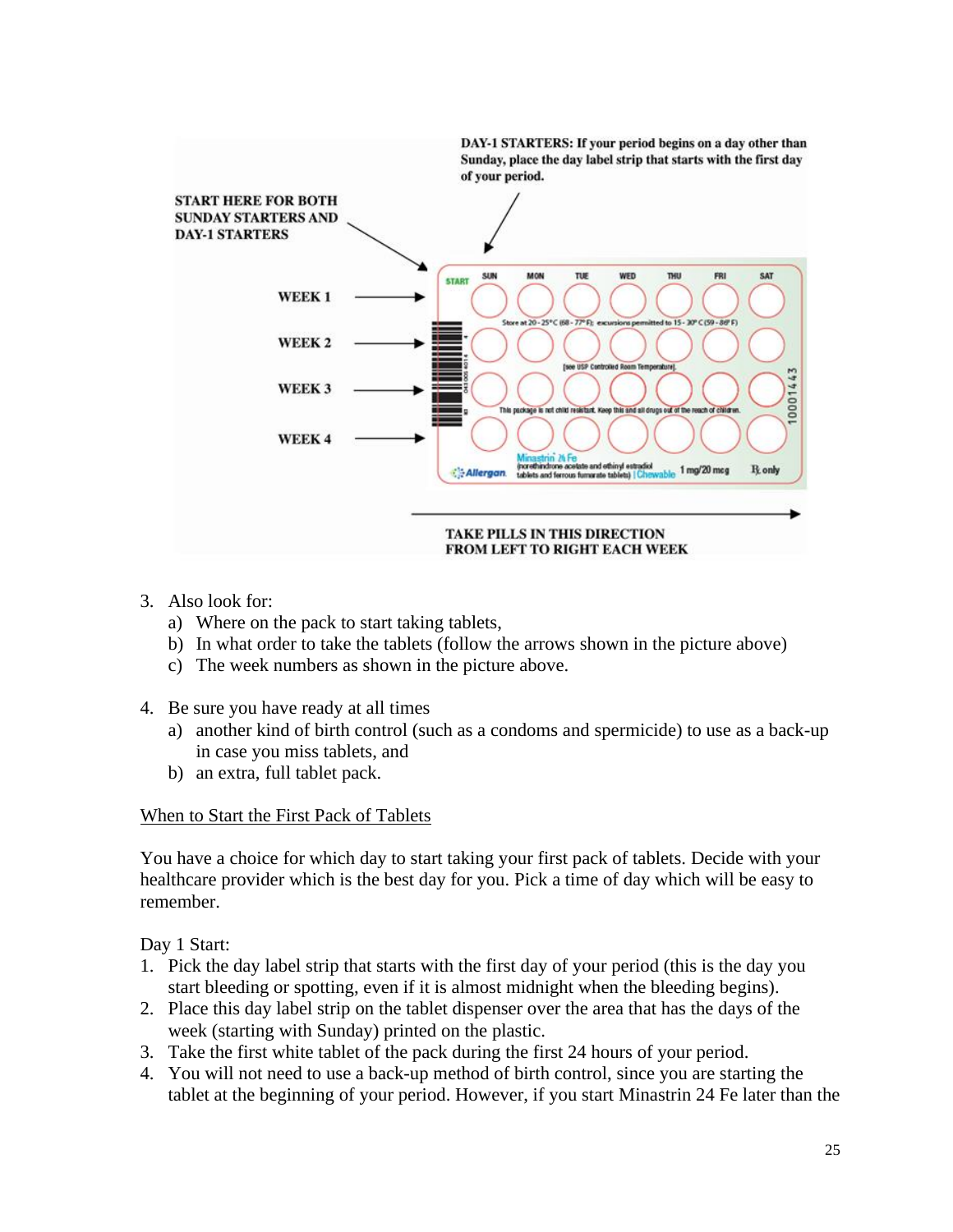first day of your period, you should use another method of birth control (such as a condom and spermicide) as a back-up method until you have taken 7 white tablets.

Sunday Start:

- 1. Take the first white tablet of the pack on the Sunday after your period starts, even if you are still bleeding. If your period begins on Sunday, start the pack that same day.
- 2. Use another method of birth control (such as a condom and spermicide) as a back-up method if you have sex anytime from the Sunday you start your first pack until the next Sunday (7 days). This also applies if you start Minastrin 24 Fe after having been pregnant, and you have not had a period since your pregnancy.

#### When You Switch From a Different Birth Control Tablet or Capsule

When switching from another birth control pill, finish all the tablets or capsules, then Minastrin 24 Fe should be started on the same day that a new pack of the previous birth control tablet or capsule would have been started.

#### When You Switch From Another Type of Birth Control Method

When switching from a transdermal patch or vaginal ring, finish the 21 days of use, wait 7 days, then Minastrin 24 Fe should be started when the next application would have been due. When switching from an injection, Minastrin 24 Fe should be started when the next injection would have been due. When switching from an intrauterine device or an implant, Minastrin 24 Fe should be started on the day of removal.

#### What to Do During the Month

1. Take one tablet at the same time every day until the pack is empty.

Do not skip tablets even if you are spotting or bleeding between monthly periods or feel sick to your stomach (nausea).

2. Do not skip tablets even if you do not have sex very often.

When you finish a pack of tablets, start the next pack on the day after your last brown tablet. Do not wait any days between packs.

#### <span id="page-25-0"></span>What to Do if You Miss Tablets

Minastrin 24 Fe may not be as effective if you miss any white tablets, especially if you miss the first few or the last few white tablets in a pack.

#### **If you miss 1 white tablet:**

- 1. Take the tablet as soon as you remember. Take the next tablet at your regular time. This means you may take two tablets in one day.
- 2. You do not need to use a back-up birth control method if you have sex.

#### **If you miss 2 white tablets in a row in week 1 OR week 2 of your pack:**

- 1. Take two tablets on the day you remember and two tablets the next day.
- 2. Then take one tablet a day until you finish the pack.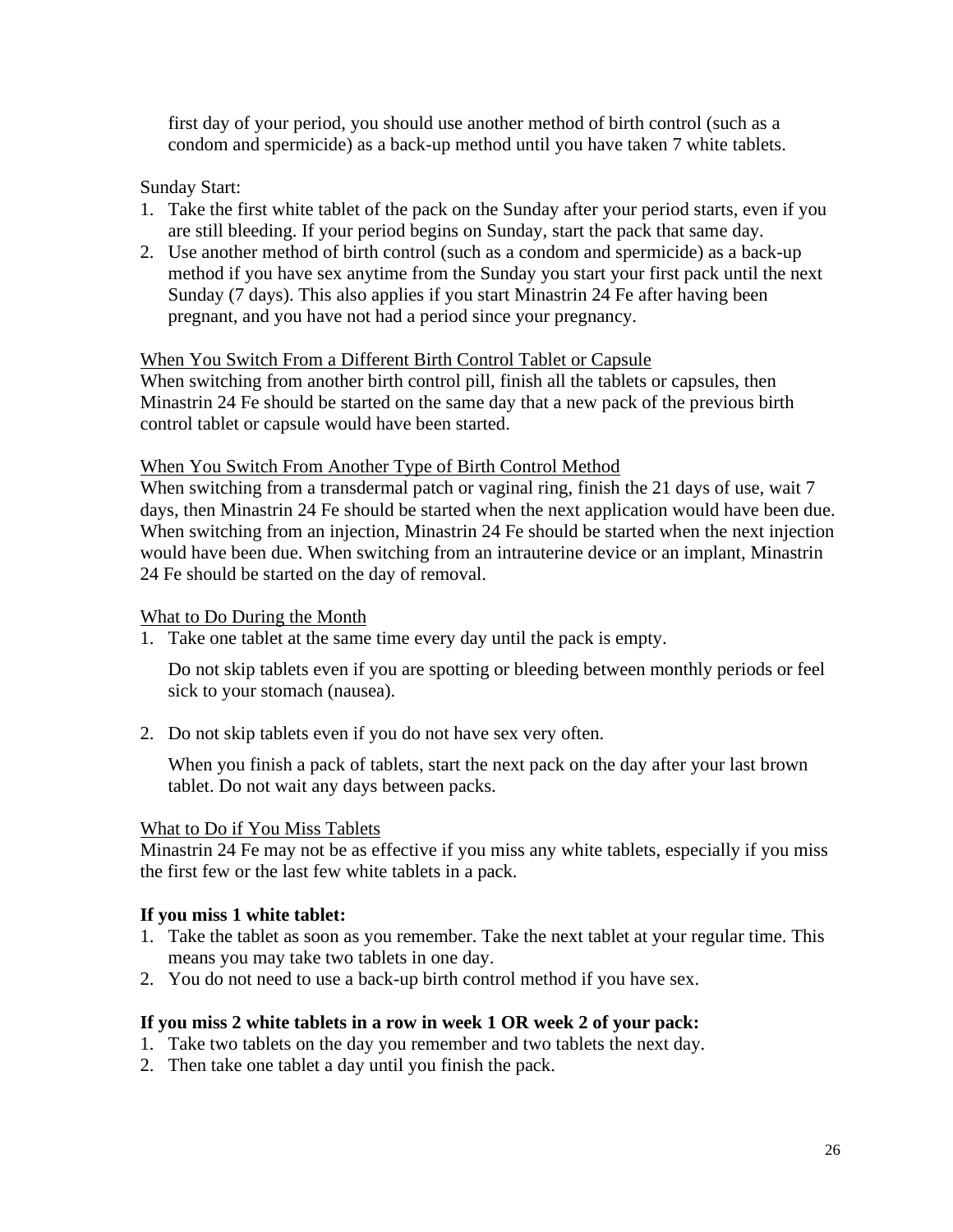3. **You could become pregnant** if you have sex in the 7 days after you restart your tablets. You must use another birth control method (such as a condom and spermicide) as a backup for those 7 days.

#### **If you miss 2 white tablets in a row in week 3 or week 4 of your pack:**

#### 1. **If you are a Day 1 Starter:** Throw out the rest of the tablet pack and start a new pack that same day.

#### **If you are a Sunday Starter:**

Keep taking one tablet every day until Sunday. On Sunday, throw out the rest of the pack and start a new pack of tablets that same day.

- 2. **You could become pregnant** if you have sex in the 7 days after you restart your tablets. You must use another birth control method (such as a condom and spermicide) as a backup for those 7 days.
- 3. You may not have your period this month but this is expected. **However, if you miss your period two months in a row, call your healthcare provider because you might be pregnant.**

#### **If you miss 3 or more white tablets in a row during any week:**

#### **1. If you are a Day 1 Starter:**

Throw out the rest of the tablet pack and start a new pack that same day.

#### **If you are a Sunday Starter:**

Keep taking 1 tablet every day until Sunday. On Sunday, throw out the rest of the pack and start a new pack of tablets that same day.

- 2. **You could become pregnant** if you have sex on the days when you missed tablets or during the first 7 days after you restart your tablets. You must use another birth control method (such as a condom and spermicide) as a back-up the next time you have sex and for the first 7 days after you restart your tablets.
- 3. You may not have your period this month but this is expected. **However, if you miss your period two months in a row, call your healthcare provider because you might be pregnant.**

#### **If you miss any of the 4 brown tablets in Week 4:**

- 1. Throw away the tablets you missed.
- 2. Keep taking one tablet each day until the pack is empty.
- 3. You do not need a back-up method.
- 4. Start the next pack of Minastrin 24 Fe as scheduled.

#### **Finally, if you are still not sure what to do about the tablets you have missed:**

1. Use a back-up method (such as a condom and spermicide) anytime you have sex.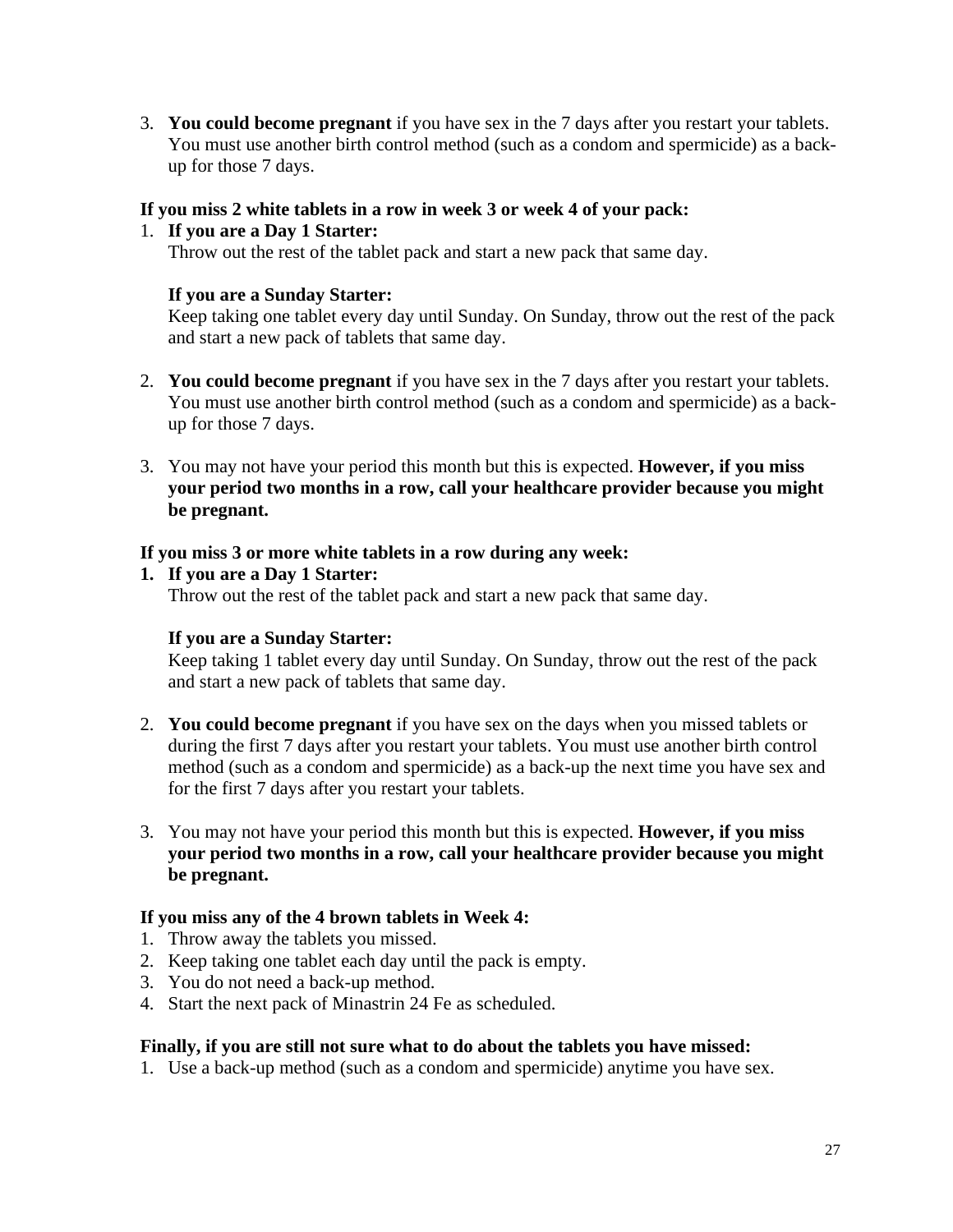2. Contact your healthcare provider and continue taking one active white tablet each day until otherwise directed.

#### **Who should not take Minastrin 24 Fe?**

Your healthcare provider will not give you Minastrin 24 Fe if you have:

- Ever had blood clots in your arms, legs (deep vein thrombosis), lungs (pulmonary embolism), or eyes (retinal thrombosis)
- Ever had a stroke
- Ever had a heart attack
- Certain heart valve problems or heart rhythm abnormalities that can cause blood clots to form in the heart
- An inherited problem with your blood that makes it clot more than normal
- High blood pressure that medicine cannot control
- Diabetes with kidney, eye, nerve, or blood vessel damage
- Ever had certain kinds of severe migraine headaches with aura, numbness, weakness or changes in vision, or have any migraine headache if you are over age 35.
- Ever had breast cancer, which may be sensitive to female hormones
- Liver disease, including liver tumors
- Take any Hepatitis C drug combination containing ombitasvir/paritaprevir/ritonavir, with or without dasabuvir. This may increase levels of the liver enzyme "alanine aminotransferase" (ALT) in the blood

Also, do not take birth control pills if you:

- Smoke and are over 35 years old
- Are or suspect you are pregnant
- Have any unexplained bleeding from the vagina

Birth control pills may not be a good choice for you if you have ever had jaundice (yellowing of the skin or eyes) caused by pregnancy, also called cholestasis of pregnancy.

Tell your healthcare provider if you have ever had any of the above conditions (your healthcare provider may recommend another method of birth control).

#### **What else should I know about taking Minastrin 24 Fe?**

Birth control pills do *not* protect you against any sexually transmitted infection, including HIV, the virus that causes AIDS.

Do not skip any tablets, even if you do not have sex often.

**If you miss a period, you could be pregnant.** However, some women miss periods or have light periods on birth control pills, even when they are not pregnant. Contact your healthcare provider for advice if you:

- Think you are pregnant
- Miss one period and have not taken your birth control pills every day
- Miss two periods in a row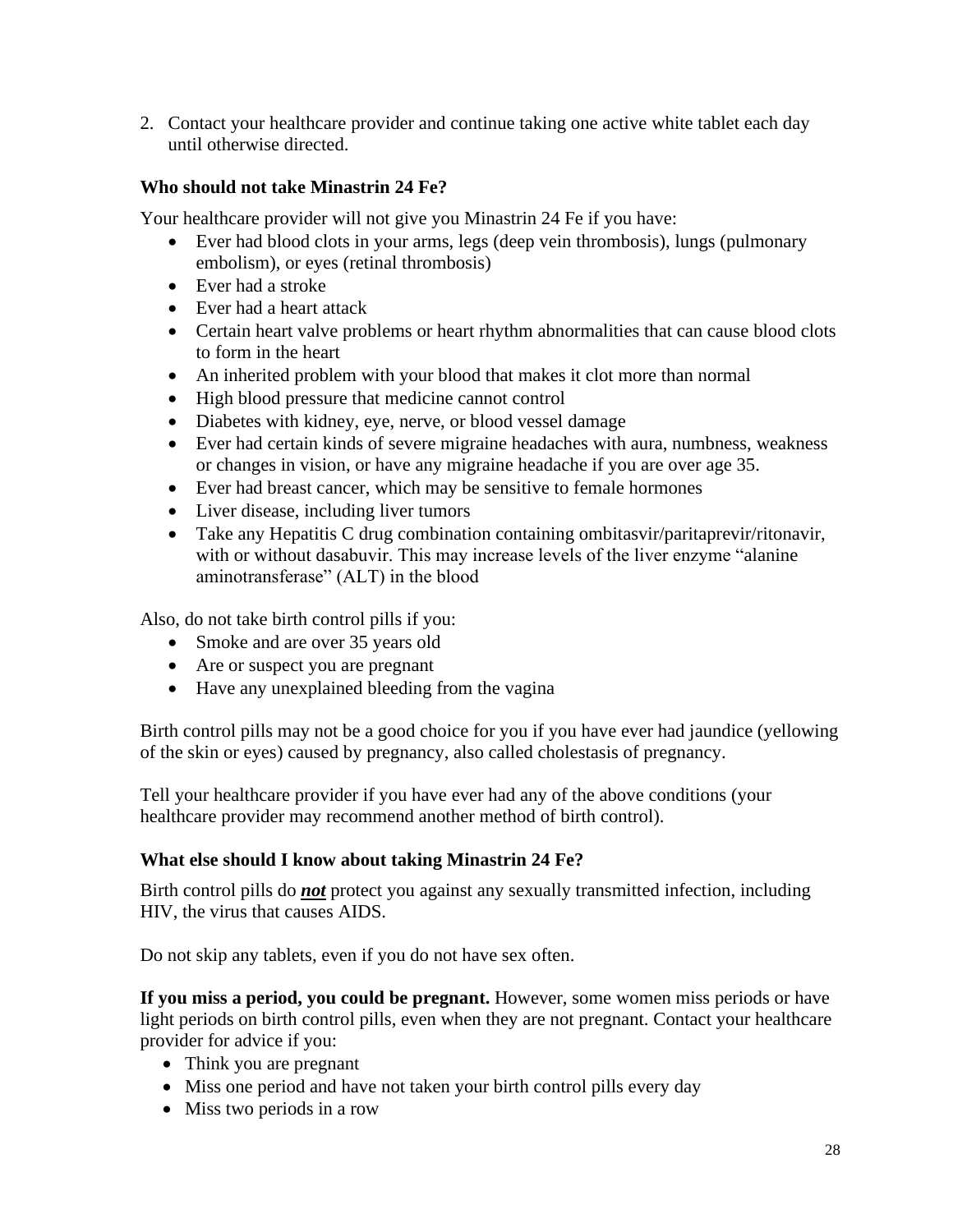Birth control pills should not be taken during pregnancy. However, birth control pills taken by accident during pregnancy are not known to cause birth defects.

You should stop Minastrin 24 Fe at least four weeks before you have surgery and not restart it until at least two weeks after the surgery, due to an increased risk of blood clots.

If you are breastfeeding, consider another birth control method until you are ready to stop breastfeeding. Birth control pills that contain estrogen, like Minastrin 24 Fe, may decrease the amount of milk you make. A small amount of the pill's hormones passes into breast milk.

Tell your healthcare provider about all medicines and herbal products that you take. Some medicines and herbal products may make birth control pills less effective, including:

- barbiturates
- bosentan
- carbamazepine
- felbamate
- griseofulvin
- oxcarbazepine
- phenytoin
- rifampin
- St. John's wort
- topiramate

Use a back-up or alternative birth control method when you take medicines that may make birth control pills less effective.

Birth control pills may interact with lamotrigine, an anticonvulsant used for epilepsy. This may increase the risk of seizures, so your healthcare provider may need to adjust the dose of lamotrigine.

If you have vomiting or diarrhea, your birth control pills may not work as well. Use another birth control method, like a condom and spermicide, until you check with your healthcare provider.

Women on thyroid hormone replacement therapy may need increased doses of thyroid hormone.

If you are scheduled for any laboratory tests, tell your healthcare provider that you are taking birth control pills. Certain blood tests may be affected by birth control pills.

#### **What are the most serious risks of taking Minastrin 24 Fe?**

Like pregnancy, birth control pills increase the risk of serious blood clots, especially in women who have other risk factors, such as smoking, obesity, or age greater than 35. This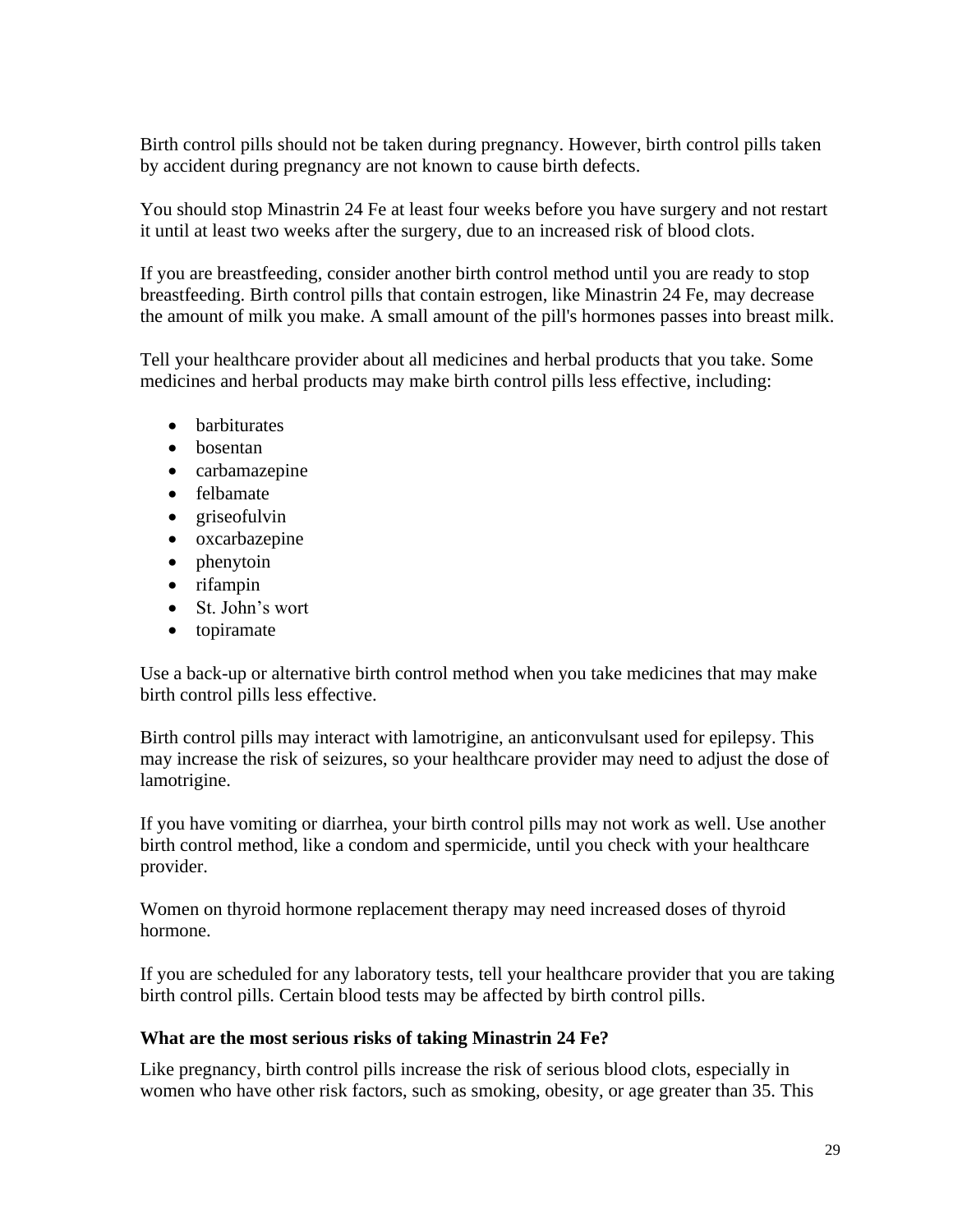increased risk is highest when you first start taking birth control pills and when you restart the same or different birth control pills after not using them for a month or more.

It is possible to die from a problem caused by a blood clot, such as a heart attack or a stroke.

Some examples of serious blood clots are blood clots in the:

- Legs (deep vein thrombosis)
- Lungs (pulmonary embolus)
- Eyes (loss of eyesight)
- Heart (heart attack)
- Brain (stroke)

Women who take birth control pills may get:

- High blood pressure
- Gallbladder problems
- Rare cancerous or noncancerous liver tumors

All of these events are uncommon in healthy women.

#### **Call your healthcare provider right away if you have:**

- Persistent leg pain
- Sudden shortness of breath
- Sudden blindness, partial or complete
- Severe pain or pressure in your chest
- Sudden, severe headache unlike your usual headaches
- Weakness or numbness in an arm or leg, or trouble speaking
- Yellowing of the skin or eyeballs

#### **What are the common side effects of birth control pills?**

The most common side effects of birth control pills are:

- Spotting or bleeding between menstrual periods
- Nausea
- Breast tenderness
- Headache

These side effects are usually mild and usually disappear with time.

Less common side effects are:

- Acne
- Less sexual desire
- Bloating or fluid retention
- Blotchy darkening of the skin, especially on the face
- High blood sugar, especially in women who already have diabetes
- High fat (cholesterol, triglyceride) levels in the blood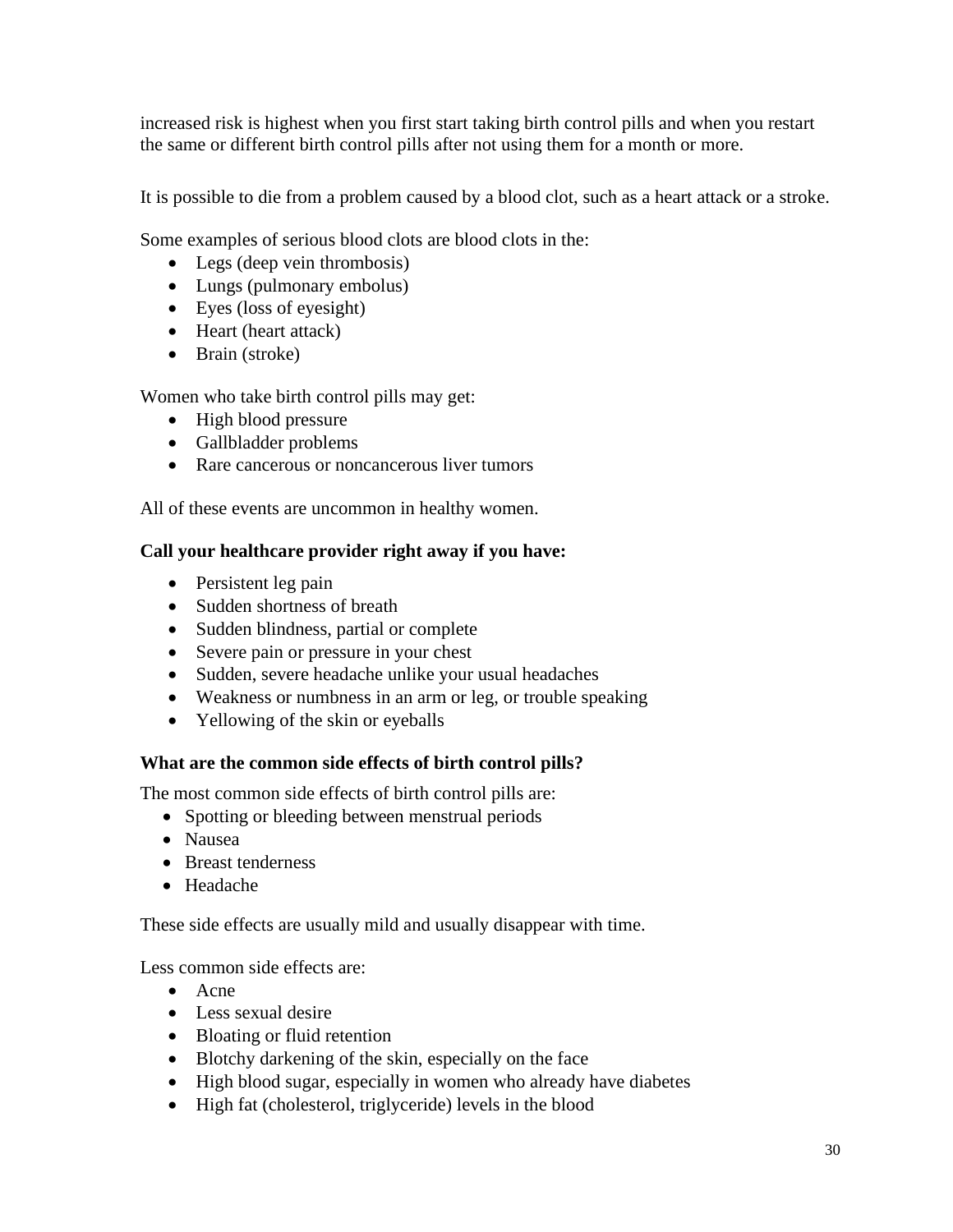- Depression, especially if you have had depression in the past. Call your healthcare provider immediately if you have any thoughts of harming yourself
- Problems tolerating contact lenses
- Weight gain

This is not a complete list of possible side effects. Talk to your healthcare provider if you develop any side effects that concern you. You may report side effects to the FDA at 1-800-FDA-1088.

No serious problems have been reported from a birth control pill overdose, even when accidentally taken by children.

#### **Do birth control pills cause cancer?**

It is not known if hormonal birth control pills cause breast cancer. Some studies, but not all, suggest that there could be a slight increase in the risk of breast cancer among current users with longer duration of use.

If you have breast cancer now, or have had it in the past, do not use hormonal birth control because some breast cancers are sensitive to hormones.

Women who use birth control pills may have a slightly higher chance of getting cervical cancer. However, this may be due to other reasons such as having more sexual partners.

#### **What should I know about my period when taking Minastrin 24 Fe?**

Irregular vaginal bleeding or spotting may occur while you are taking Minastrin 24 Fe. Irregular bleeding may vary from slight staining between menstrual periods to breakthrough bleeding, which is a flow much like a regular period. Irregular bleeding occurs most often during the first few months of oral contraceptive use, but may also occur after you have been taking the pill for some time. Such bleeding may be temporary and usually does not indicate any serious problems. It is important to continue taking your tablets on schedule. If the bleeding occurs in more than one cycle, is unusually heavy, or lasts for more than a few days, call your healthcare provider.

Some women may not have a menstrual period but this should not be cause for alarm as long as you have taken the tablets according to direction.

#### **What if I miss my scheduled period when taking Minastrin 24 Fe?**

It is not uncommon to miss your period. However, if you go two or more months in a row without a period, or you miss your period after a month where you did not take all your tablets correctly, call your healthcare provider because you may be pregnant. Also notify your healthcare provider if you have symptoms of pregnancy such as morning sickness or unusual breast tenderness. Stop taking Minastrin 24 Fe if you are pregnant.